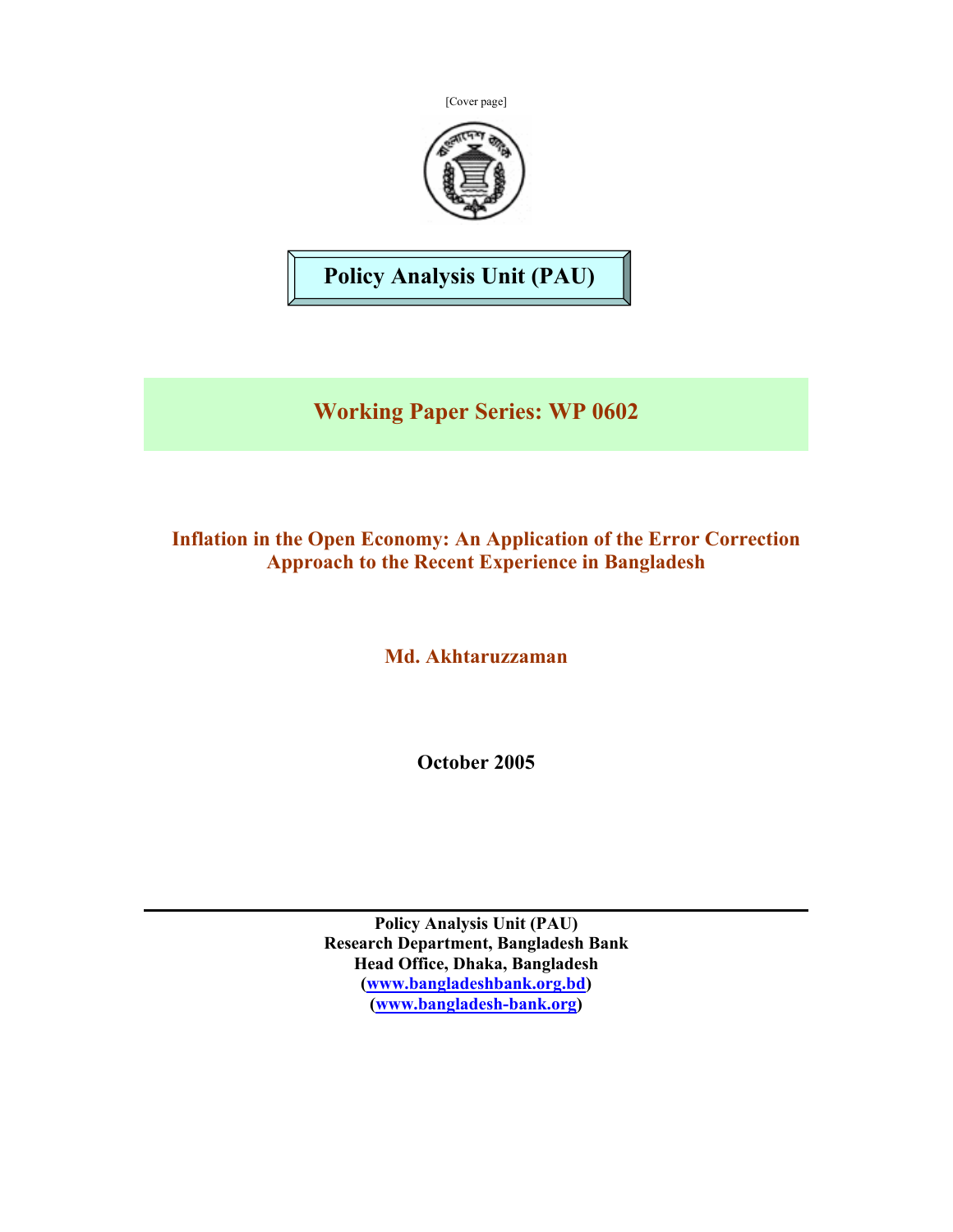

**Policy Analysis Unit\* (PAU)** 

# **Working Paper Series: WP 0602**

## **Inflation in the Open Economy: An Application of the Error Correction Approach to the Recent Experience in Bangladesh**

**Md. Akhtaruzzaman Senior Research Economist Policy Analysis Unit Research Department Bangladesh Bank** 

## **October 2005**

#### **Copyright © 2005 by Bangladesh Bank**

**\*** *The Bangladesh Bank (BB), in cooperation with the World Bank Institute (WBI), has formed the Policy Analysis Unit (PAU) within its Research Department in July 2005. The aim behind this initiative is to upgrade the capacity for research and policy analysis at BB. As part of its mandate, PAU will prepare and publish several Working Papers on topical issues every quarter. The precise topics of these papers are chosen by the Resident Economic Adviser in consultation with the senior management of Bangladesh Bank. These papers are primarily intended as background documents for the policy guidance of the senior management of BB. Neither the board of directors nor the management of Bangladesh Bank, nor of WBI, nor any agency of the Government of Bangladesh however necessarily endorses any or all of the views expressed in these Papers. The latter reflect views based on professional analysis carried out by the staff of the Policy Analysis Unit, and hence the usual caveat as to the veracity of research reports applies.* 

[An electronic version of this paper is available at **www.bangladeshbank.org.bd/research/pau.html**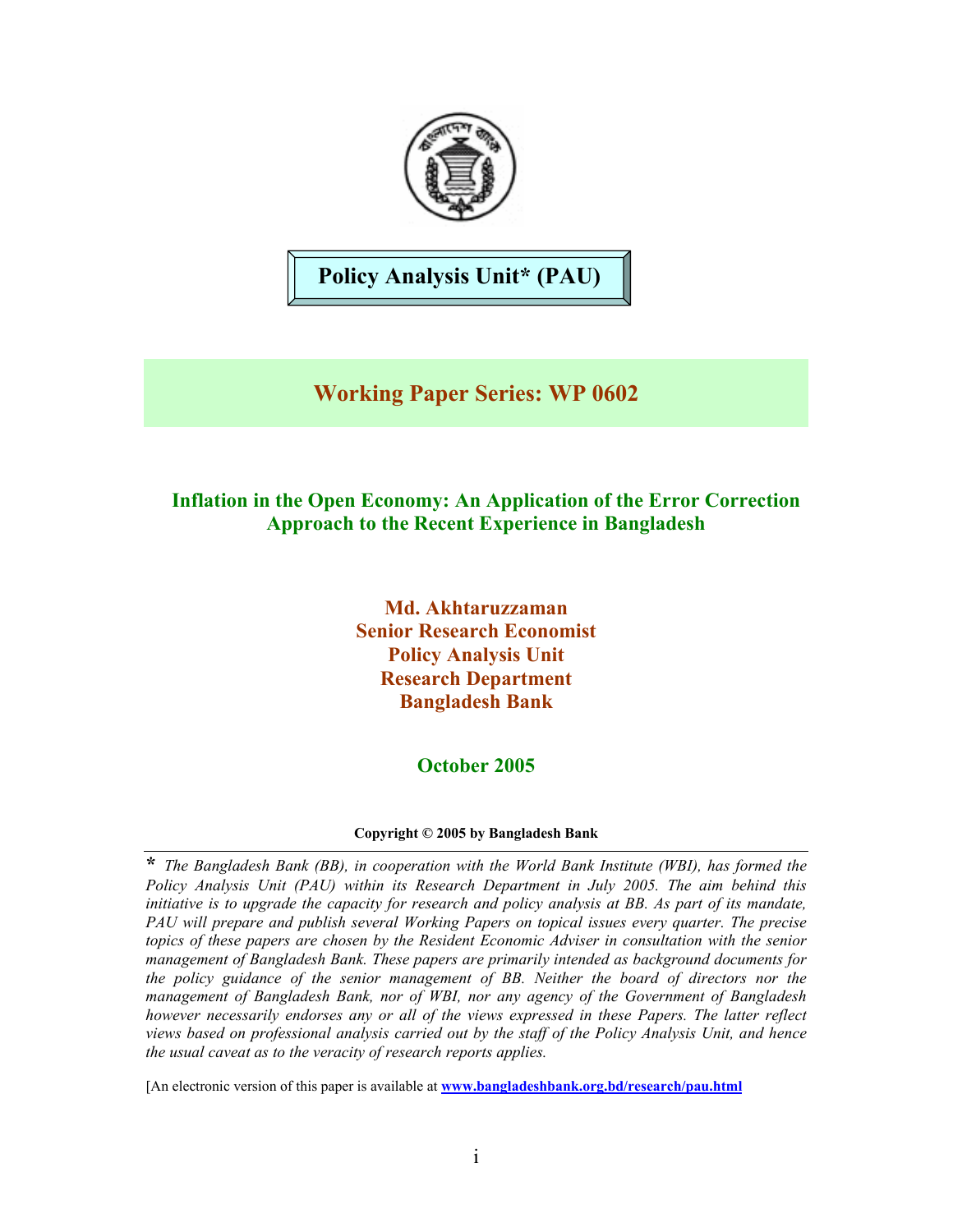## **Inflation in the Open Economy: An Application of the Error Correction Approach to the Recent Experience in Bangladesh**

Md. Akhtaruzzaman<sup>1</sup> October 2005

#### **Abstract**

This study employs co-integration and Vector Error Correction Modeling (VECM) technique to identify the variables, which are believed to generate inflation in Bangladesh. Our results support that inflation is negatively related with real income. We observe also that the level as well as the rate of depreciation of exchange rate, growth of money supply  $(m_l)$ deposit interest rate  $(DEPOINT<sub>t</sub>)$ ; each has statistically significant role in explaining the inflationary process of Bangladesh. Thus, the contribution of imported inflation is no less important in the price inflation of Bangladesh. Furthermore, there exists a long run cointegrating relation of the price level with the deviation of actual output over potential output with high coefficient value. The results also show that a three quarter lagged price level strongly explained the inflation rate in the present quarter. So, in the context of Bangladesh the expectation augmented Philips Curve type output gap model is also powerful like the monetary model in explaining inflation which implies that inflation in Bangladesh is not fully a monetary phenomenon. Rather, it is basically generated by the higher or excess growth of monetary variables, especially money supply, compared to the real output growth.

**Key words:** Inflation, Devaluation, Monetarist model, Output gap model, Co-integration and Error correction modeling (VECM)

#### **JEL Classification: C22, E31, E4, E5**

 $\overline{a}$ 

<sup>&</sup>lt;sup>1</sup> The author is a Senior Research Economist at Policy Analysis Unit (PAU) of the Research Department of Bangladesh Bank and would like to thank World Bank Institute (WBI) Resident Economic Adviser at the Bangladesh Bank Prof. Syed M. Ahsan, Prof. Yoshiro Higano of Tsukuba University of the Japan for their very helpful suggestions and comments. The views expressed in this paper, however, are of the author's own and do not necessarily reflect the views of the Bangladesh Bank.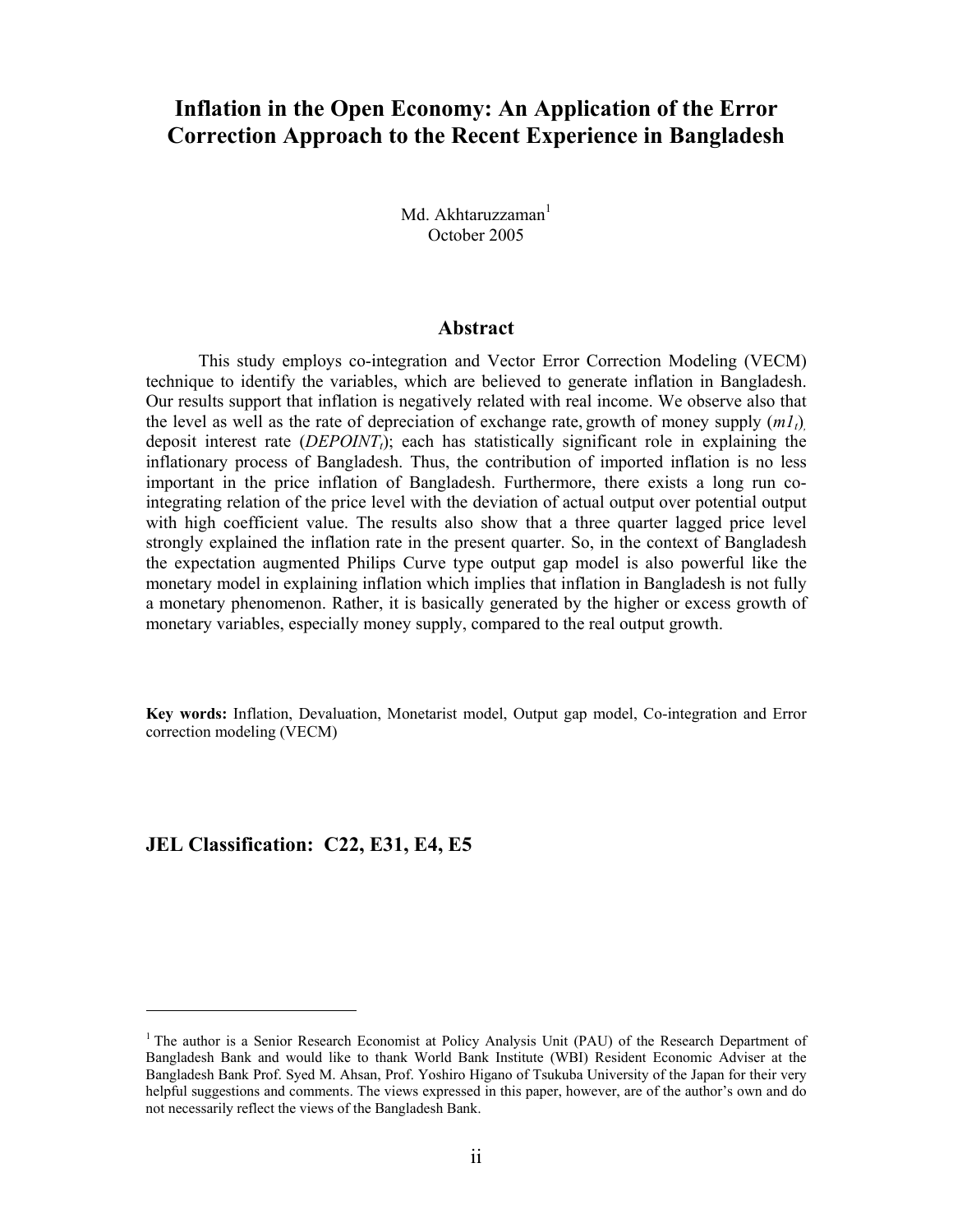#### **1. Introduction**

In order to increase the rate of economic growth, it is necessary to ensure frequent movement of resources among different economic actors or agents, different consuming units (households) and also between different sectors of the economy. The primary objective of structural adjustment policies has been to hasten these processes. But the success of structural adjustment policies is strongly contingent upon the success of macroeconomic stabilization policies. The maintenance of a stable price level is the prime objective of the stabilization policy. A long lasting price spiral, or in more general term, the chronic inflation is one of the important and key symptoms of macroeconomic imbalances that should be controlled through appropriate stabilization policy (ECLA 1961; Kiguel and Liviatan 1988; Montiel 1989; Dornbusch et al. 1990). Hence controlling inflation is considered as a basic policy target to achieve a sound equilibrium situation in different macroeconomic accounts in the economy such as the current account of the external sector, monetary account and fiscal budget account (Sunkel 1960; Blejer and Cheasty 1988). Evidence shows that different countries have experienced different degrees of inflation. Nevertheless, a consensus has emerged that high and unstable inflation rates are not conducive to economic growth and development (Adekunle 1968 and Bernanke, 2003).

Inflation is an economic outcome that affects the rate of economic growth negatively in the long run and also pushes more people under the poverty line which means inflation aggravates the already existing poverty situation of developing countries (Cardoso 1980). A stable price level encourages investment decisions as well as for the level of consumption. A price spiral obliges the poor people to purchase less that eventually decrease the level of general demand in the economy which in turn affects the economy in the long run by decreasing the production activities (Edel 1969). High inflation reduces return to savers and thus acts as a disincentive to save and invest. In particular, saving in financial form is likely to be discouraged. This complicates the task of mobilizing savings for productive investment. The viability of financial and capital market institutions which act as important intermediaries between savers and investors is impaired. High inflation is also likely to distort the pattern of investment in favour of real estate, gold or other forms of property as hedging devices without adding much to an economy's productive capacity (Barro 1978; Lucas 1973). The international competitiveness of the economy is highly eroded by inflation. It generally encourages capital flight, affects resource distribution, gives rise to inequities in income distribution and aggravates poverty. Last but not the least, a high rate of inflation seriously undermines the popularity of the government.

There are conventional views which indicate that inflation, in a developing country like Bangladesh, is the result of exogenously generated factors and there are others who believe that inflation is primarily generated due to the absence of sound internal economic policies. This paper examines the dominant factors influencing inflation of Bangladesh, presents the empirical results based on an econometric model, and discusses the policy implications.

The remainder of the paper is organized as follows: In section I we outline a brief review of the inflation experience of the Bangladesh Economy since its inception as an independent country. Section II analyzes the different factors that influence the price level in Bangladesh and the theoretical reasons behind such an inflation experience. Section III outlines basic theoretical analysis of the specification of two principal models of inflation expectation. Section IV discusses the database and its sources, and explores the empirical methodology related to the estimation of the price equation and the econometric estimation results are discussed subsequently. Finally, section V summarizes the major findings and their policy implications.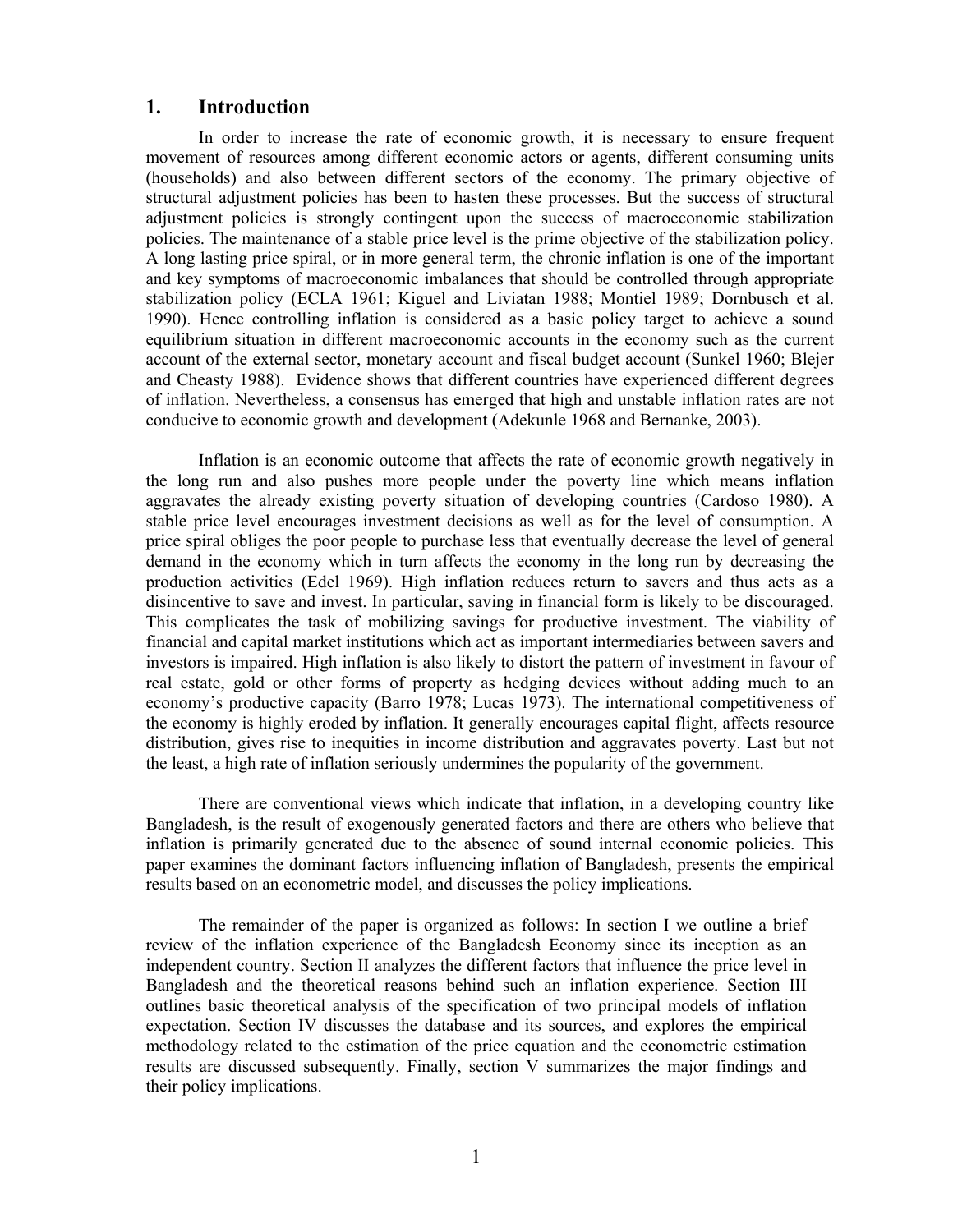### **2. Inflation Experience of the Bangladesh Economy**

Inflation figures in Bangladesh during the decade of the 1990s were fairly moderate and have followed a continuously declining trend which has been continuing till FY02 but since FY03 the rate is moving gradually upward. As measured by the consumer price index (12-month average), inflation decelerated from 8.3 percent and 6.7 percent in FY91 and FY96 respectively to 3.9 percent in FY00 and again a further reduction to only 1.9 percent in FY01. In the year FY5 the inflation figure recorded a much higher rate of 6.5 percent.

In the backdrop of such an inflation record, it is useful to look at the performance of Bangladesh in comparison with inflation experience of some other South Asian countries (see the table-2.1). The data presented in the above table shows obviously that Bangladesh has done relatively well in terms of inflation criterion compared to her South Asian partners. During the past decade, it's inflation figure never reached the double-digit level. In every year except FY99 the inflation rate in Bangladesh has been lower than the South Asian average and in most of the years, the rate has been lower than that of the other major economies in South Asia.

|                           | 1991 | 1992 | 1993 | 1994 | 1995 | 1996 | 1997 | 1998 | 1999 | 2000 | 2001 | 2002 | 2003 | 2004 | 2005 |
|---------------------------|------|------|------|------|------|------|------|------|------|------|------|------|------|------|------|
| Bangladesh*               | 8.3  | 4.6  | 2.7  | 3.3  | 8.9  | 6.7  | 4.0  | 8.7  | 7.1  | 2.8  | 1.9  | 2.8  | 4.4  | 5.8  | 6.5  |
| India                     | 13.5 | 9.6  | 7.5  | 8.4  | 10.9 | 5.7  | 4.8  | 6.9  | 3.3  | 4.8  | 3.8  | 4.2  | 3.8  | 3.8  | 3.9  |
| Pakistan                  | 12.7 | 10.6 | 9.8  | 11.2 | 13.0 | 10.8 | 11.8 | 7.8  | 5.7  | 5.0  | 6.7  | 4.8  | 2.9  | 7.4  | 9.9  |
| Sri Lanka                 | 12.2 | 11.4 | 11.7 | 8.4  | 7.7  | 15.9 | 9.6  | 9.4  | 4.7  | 6.5  | 6.2  | 9.8  | 6.3  | 7.6  | 14.0 |
| South<br>Asian<br>Average | 13.1 | 9.6  | 7.6  | 8.3  | 10.9 | 6.7  | 5.6  | 7.1  | 4.1  | 5.0  | 4.5  | 5.6  | 4.8  | 5.6  | 8.2  |

**Table-2.1: Inflation in Bangladesh and some selected South Asian Countries** 

*Source: International Financial Statistics (IFS), International Monetary Fund, Washington DC \*Economic trends, Bangladesh Bank* 

This recent experience of fairly low and stable rate of inflation is widely regarded as being the result of last four years' bumper production of food and cereals in the country since the end of record disastrous flood of 1998. The fact that the CPI (base; 1995=100) is heavily weighted toward food items (more than 58-percent) where the share of cereal items including rice in CPI food items represents almost 80 percent. Therefore, the cereals combined have been assigned almost 50-percent weight in the CPI. Thus, any good harvest of rice and other cereals would have a very strong impact in lowering the overall price level in terms of CPI. However there remain doubts among economists, policy-makers and international donors about the true reasons of such low level of inflation. They debated the causes of inflation because most of the direct determinants that is, macroeconomic factors that would cause higher inflation rate were present during the said period but in reality these did not create any upward preassure on prices.

A closer look at the general trend of major macroeconomic variables in Bangladesh will support the above arguments which could be summarised as follows: **Firstly**, a reasonably high growth rate of nominal money supply, say 15-16 percent on average in the last couple of years, has been recorded. Even during the last decade and a half, the rate of inflation in Bangladesh has not kept pace with the growth rate of the money supply. **Secondly**, the nominal devaluation, both high and low in rate, has taken place during whole the decade of 1990s. It has registered a total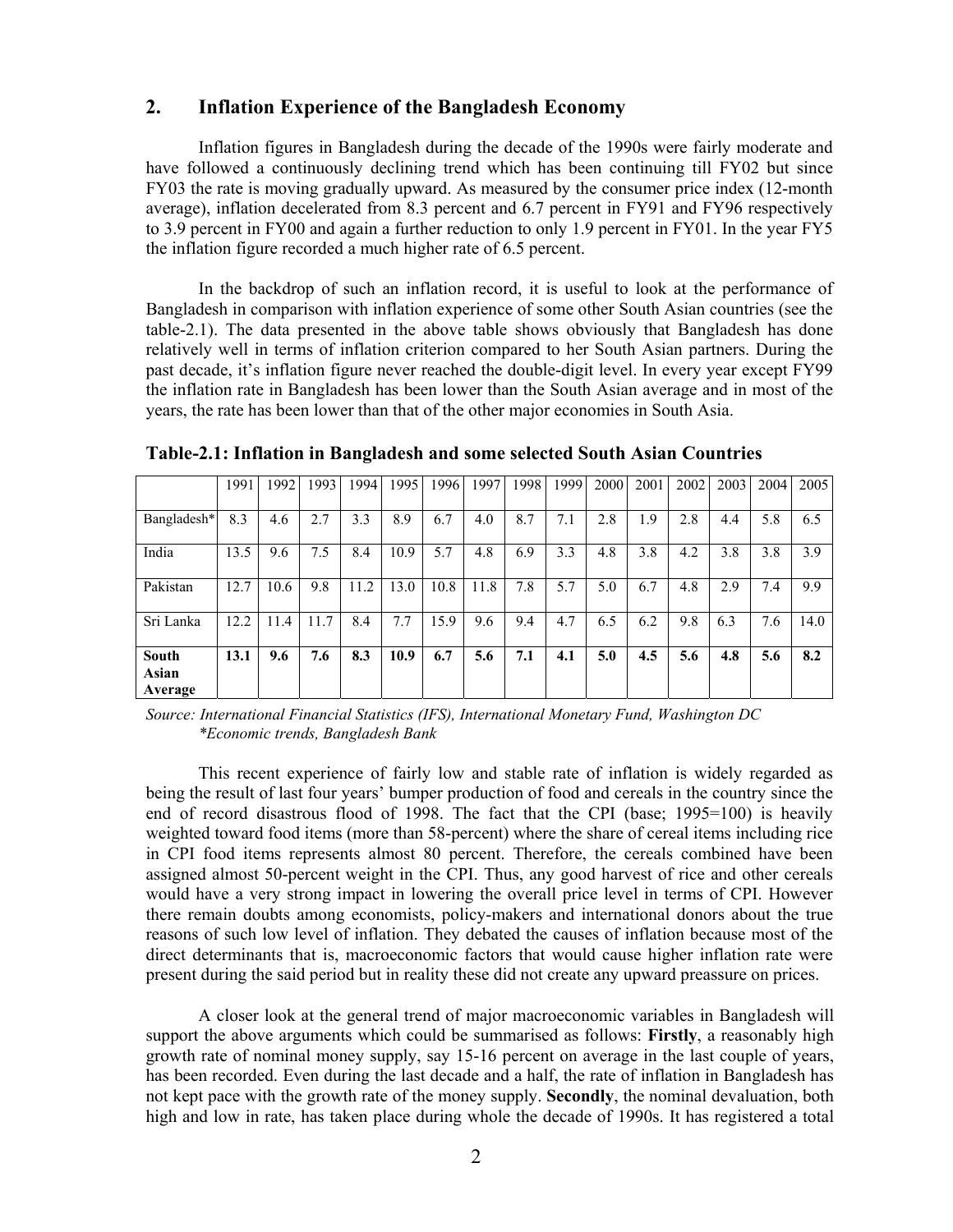devaluation of as high as 23.1 percent from September 1995 to October 2000. The largest single devaluation of nearly 6 percent occured on October 2000. **Thirdly**, a catastrophic country-wide flood occured in 1988 which ravaged the economy substantially that caused a heavy shortfall of food and all other agricultural production (Mahmud 1990). **Fourthly**, an alternative measure of excess demand that is deviation of actual output from the trend output (i.e., output gap**)** has existed during the said period. All these above mentioned factors would in principle be capable of generating high inflationary pressure on general price level. But the inflation experience shows the quite opposite picture. What are then the reasons that created downward pressure on the price level? Only a thorough empirical study based on econometric methods can provide a clearer picture. To this effect, our current effort will be to form four alternative inflation models following the existing literature and undertake empirical estimation of each of the inflation models using multivariate single equation co-integration equation technique with reference to the Bangladesh economy.

#### **3. Factors Influencing Inflation in Bangladesh: A Theoretical Outlook**

As discussed above the historical evidence suggests that even in the long run, a moderately high rate of excess money supply growth (i,e., net of GDP growth) did not cause inflation in Bangladesh. This raises several important related issues: (1) short-run price movements in Bangladesh may be better explained by changes in real phenomena rather than by changes in the nominal money supply, (2) changes in the nominal money supply may have significant real effects in the long run. These two issues are explained in view of the two fundamental monetarist propositions; **First**, inflation is a purely monetary phenomenon and that in the long run the rate of inflation equals the rate of monetary expansion in excess of the growth of capacity output<sup>2</sup>. Second, money supply growth can have no impact on real output in the long run though some impact can be found in the short run. The implication of these propositions would be found in the existence of lags in the relation between money supply and prices and also between money supply and real output. But one of the problems concerning the analysis of lag effect is that it is very difficult to determine the exact length of the lags in these relationships with any degree of certainty. This arises because of the diversity of circumstances and factors associated with monetary disturbances generated at different times in an economy. In fact, the transmission mechanisms linking monetary growth and inflation are also affected by other structural factors and institutional pecularities specific to a developing country like Bangladesh (Agry 1970).

Bangladesh's fiscal policy is closely linked to its monetary policy because public budget deficits are mainly financed by increases in money supply. Theoretically, expansionary fiscal policy would generate an increased supply of high-powered money in the face of frequent adjustment in the budget deficit and can provoke price spiral if there is no excess capacity in the economy (Friedman 1956; Friedman and Kuttner 1992). However, increasing government borrowing from central bank is seen as highly inflationary in the case of Bangladesh. But it should be noted that under the situation of chronic slow down of general demand (i.e. a general glut in the economy) higher public expenditure can create higher economic activity by protecting the falling trend in demand which is finaced by incresed public borrowing (Kiguel 1989). However, there is a general consensus among economists and policy-makers that regulating the growth of money stock is necessary to achieve a fairy stable price level and full employment of an economy (Sims 1972).

 $\overline{a}$ 

<sup>&</sup>lt;sup>2</sup> The quantity theory of money as explained by the famous equation of exchange (in growth form  $\hat{p} = \hat{m} + \hat{y} - \hat{v}$  explains the fact that in the long-run increase of the money supply in excess of real money demand would increase the price level though in the short-run some real output effect could be produced.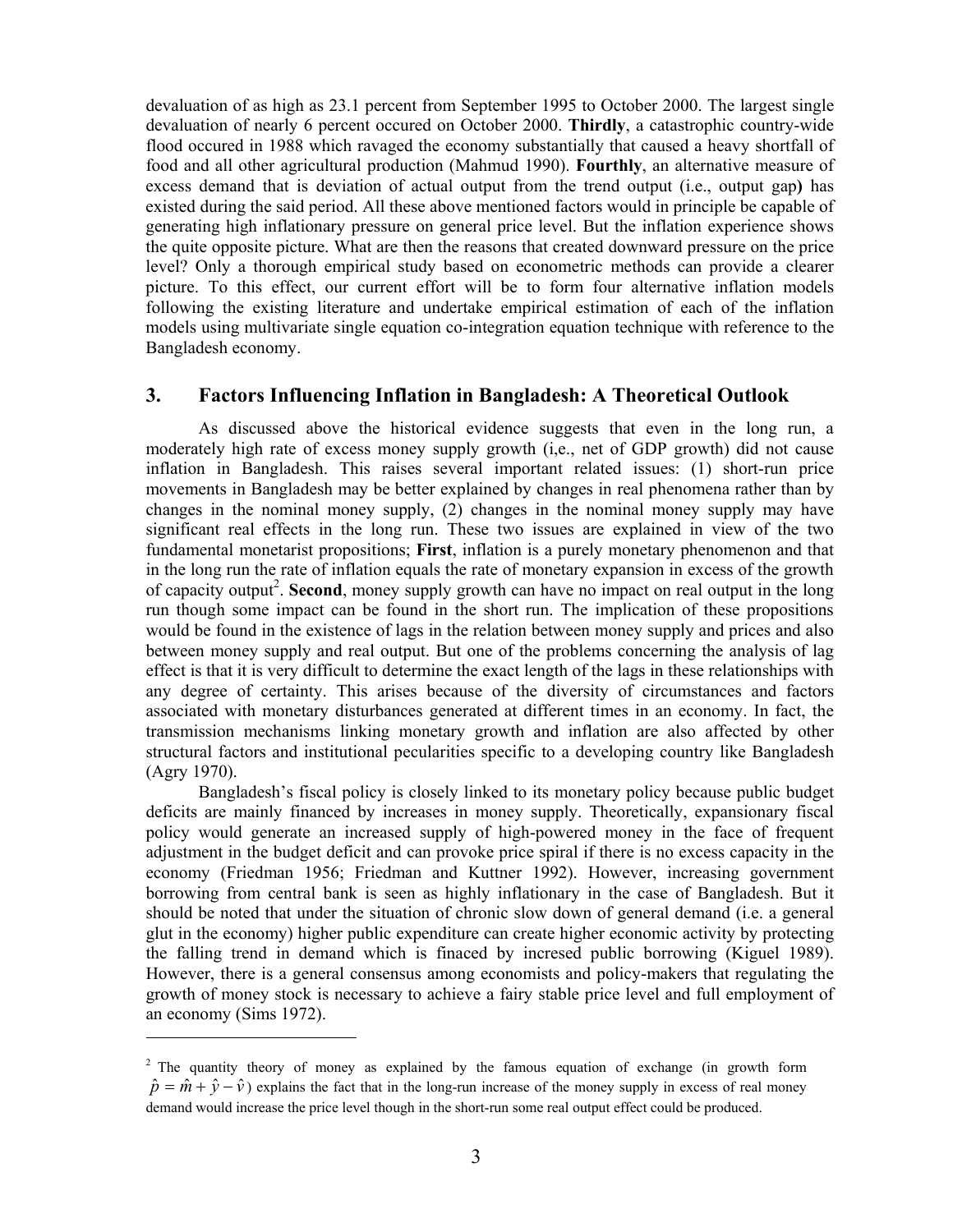It is to be noticed that, by and large, the monetary policy of Bangladesh gves excessive stress on short run economic stabilization while a lesser degree of importance is given to the issues of long run economic growth. The price effects of such a policy regime depend largely on the output responses realized in both the public and private sectors of the economy. And therefore, the lag effect of money supply on prices is very important to be considered in an inflation model especially in the context of Bangladseh which was experiencing moderately high rate of monetary expansion since the beginning of the last decade.

In a small open economy like Bangladesh the magnitude of the effect of devaluation on domestic inflation is primarily dependent on the share of expenditure on traded goods in total expenditure which is called first order or short run effect assuming the role of money as neutral (Kreinin 1972; Juselius 1992). But the long run effect depends on the overall policy environment in place and also depends on how the prices of non-traded goods respond to a shift of resources away from the sector. When we take for granted the non-neutrality of money, the inflationay impact of devaluation would be different. Implicit in this later assumption is that money is identified both as the causes and cure of the country's balance of payments (BOP) problems.

The monetary authorities expand the monetary base by increasing their stock of assets (credit creation). The increase in the money supply will induce increased expenditures, raising both the levels of imports and national income. Assuming that increases in imports do not offset the increase in expenditure there will be upward pressure on prices. A surplus in the current account balance results from an excess aggregate demand for money relative to supply. This excess demand can be satisfied by an inflow of money (reserves) from abroad and corresponds to the surplus in the current account under fixed or limited flexible exchange rate system. The opposite chain of events would follow from an excess supply of money. This implies that in the long run contractions in the monetary base via outflows of foreign reserves will deteriorate the situation of current account. Thus, in order to remove the deficit in the current account when we use devaluation as a policy strategy, it will exert an upward pressure on domestic price level (Dornbusch and Kuenzler 1988).

However, under a fixed rate regime that rules out devaluation as a policy instrument, the exchange rate provides a nominal anchor. The other domestic variables such as money supply and prices have to adjust to this anchor. In such circumstances, one can expect that the exchange rate anchor imposes 'monetary discipline effect' in the sense that policy makers will be less inclined to pursue expansionary monetary policy (Tanzi and Blejer 1982). It is also argued that for a given rate of monetary expansion, there would be less inflation under a fixed exchange rate regime. The reason is that some of the excess money will be absorbed by increased current account deficit in the balance of payments, and will not translate into higher prices (Branson 1979). The implication of the above arguments is that under an exchange rate regime that permits devaluation as a policy tool, one can expect higher inflation. Moreover, as discussed earlier, devaluation directly increases the domestic prices of traded goods and the demand switch can also cause an increase in the price of non-traded goods if their supply is not perfectly elastic (Neyberg 1979).

On the other hand, devaluation may also have a dampening effect on inflation because of its potentially contractionary impact on aggregate demand. There are a number of reasons behind this possibility. First, the initial increase in the general price level reduces the real money balance and creates an excess demand for money. Firms and households would then reduce their spending to adjust to the lower real money balances. Second, the fall in real wages of workers caused by domestic price rise effectively redistributes income in favour of owners of capital (Purvis 1979). If the latter have a lower marginal propensity to consume, the effect on aggregate demand will be negative. Third, devaluation can have a contractionary impact if it worsens the trade balance in the specific circumstances of a particular country.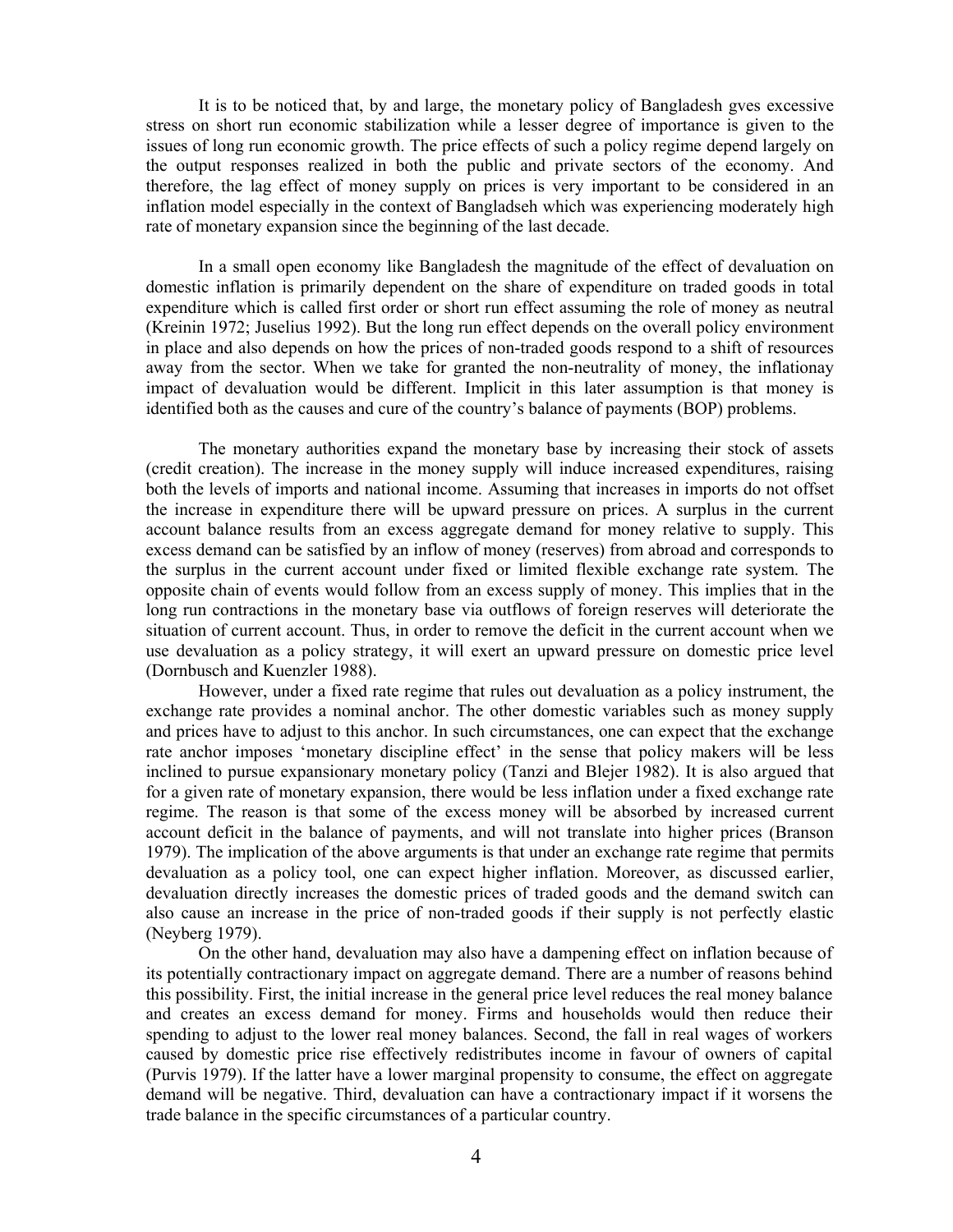Several empirical studies yield mixed results in view of the theoretical aspects as explained above. On the basis of a pooled time-series and cross-section data from 12 developing countries, Edwards (1991) concluded that devaluation exerted a small contractionary effect in the first year. The effect was reversed in the second year and became expansionary. In the long run it failed to generate any effect on inflation. The studies on the emerging open economy such as Bangladesh that investigate the link between devaluation and inflation also show conflicting results. Thus, Taslim (1982) and Nazma (1991) reported a statistically significant relationship between inflation and devaluation. Hossain (1989) found the efficacy of the Monetarist model in explaining the determinants of inflation in Bangladesh. Kabir (1984) and Nazma (1991) found that devaluation has a significant impact on the inflationary situation of Bangladesh.

The present study differs from the previous studies on Bangladesh's inflation in the sense that it adopts a more robust econometric technique which was not applied earlier. Using co-integration and error correction modeling technique and incorporating more recent data set, the present study tries to find out whether the role of exchange rate depreciation is becoming stronger than the domestic variables such as output gap or excess monetary growth. All the previous studies were done using the observation period when the economy of Bangladesh had not yet undergone into a reasonable transformation in terms of globalization (the increasing trend of integration of the national economy in the global market) and both the real and financial markets of Bangladesh were not fully liberalized or opened to external competition. Hence, the earlier studies could not fully capture the impact of trade liberalization and financial reforms such as the flexible foreign exchange rate or the domestic interest rate changes on the domestic price level.

Therefore, the present study will attempt to identify the real parameters which include not only the domestic sector variables but also the foreign sector elements that determine the inflationary situation of Bangladesh. In doing so, the study will try to incorporate the role of exchange rate depreciation and interest rates on inflation in Bangladesh as the most dominant factors in explaining the inflation behavior. Thus the main hypothesis of the present study is to test to what extent the change of domestic financial market conditions as well as foreign sector changes have affected inflation in Bangladesh.

## **4. The Theoretical Model**

The analyses reported above support the idea that excess domestic demand, generated by expansionary fiscal and monetary policies, could be the principal force behind the high rate of inflation in the previous decades of 1970s and 1980s. But the subsequent pattern of low to moderate inflation in the decade of 1990s and in also in the current decade may be attributed to the high real income growth more, and specifically a spectecular growth of agricultural output *(during 1999-2002)* that played a significant deflationary role by increasing the demand for real money balances. The fact that the relative strength of the impact of money growth and devaluation was seen as weaker because of its lag effects at various lengths which was much discussed in the previous section of the paper.

Our empirical work focuses on modeling and estimating the changes of price level index. To measure the impact of relevant explanatory variables discussed above and predict the likely inflationary outcome of a specific mix of policy measures and exogenous factors, two alternative inflation models are derived, that is, we follow two approaches. First, we derive a simple monetarist equation following Herberger's formulation (1963) which is based on the theory of demand for real money balances and that relates the inflation rate to the rates of growth of real income and money supply, and the cost of holding money. In the second instance, we model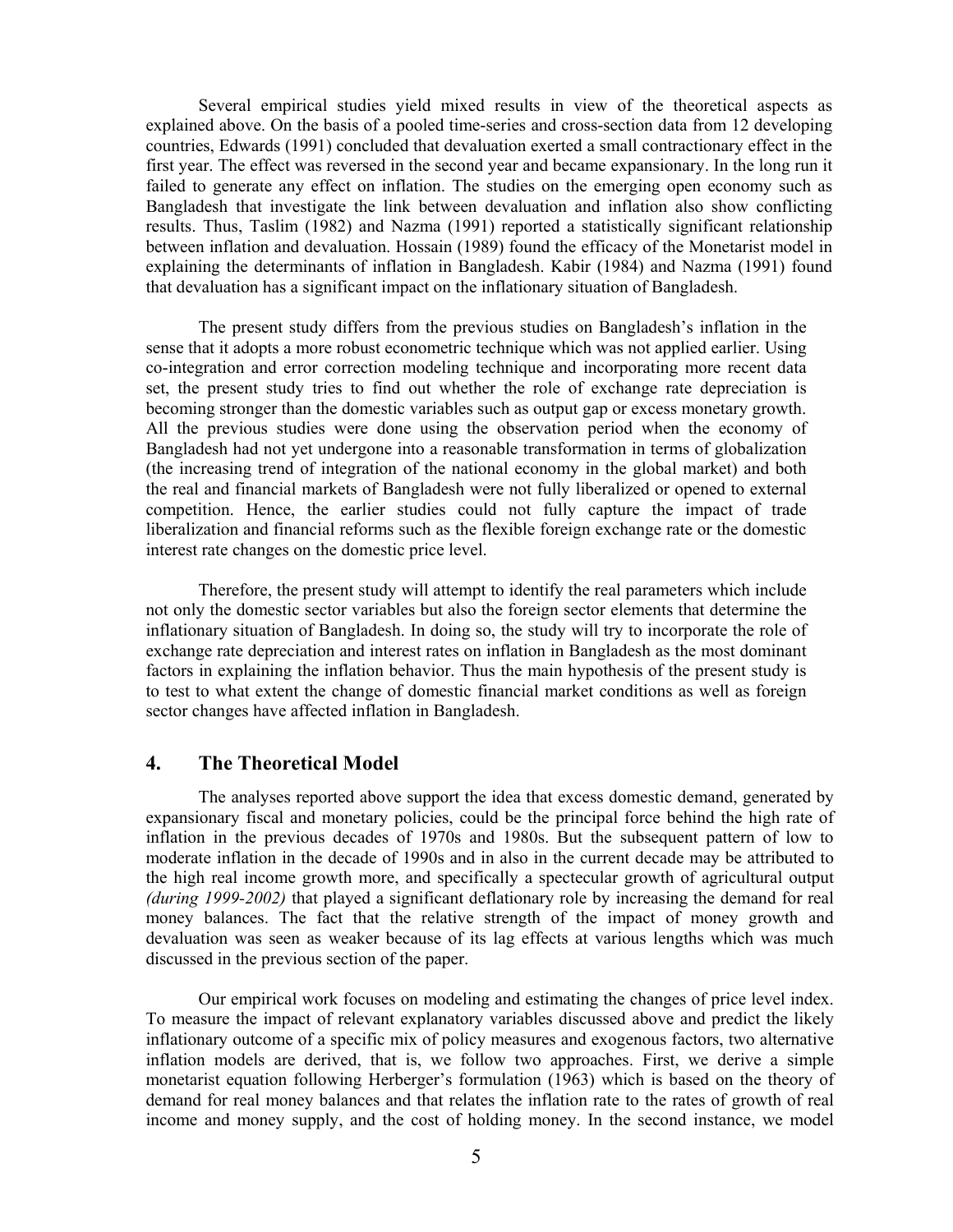inflation through an output gap equation. Both models are demand-oriented, although one emphasizes monetary elements and the other real activity. Neither the monetary model nor the real activity model captures the structural or cost-push aspects of inflation which, we believe, have significant role in price inflation of Bangladesh. Therefore, in order to capture the role of imported inflation in price formation as a cost-push pressure we incorporate in both models variables like world/foreign price and foreign exchange rate<sup>3</sup>. The equations of two inflation models are derived and analysed in the next section below.

### **4.1 The Monetarist Model**

 $\overline{a}$ 

Our monetarist model assumes that changes in money supply are exogenous rather than being determined jointly with price changes. The model also assumes that changes in real income are exogenous, not jointly determined with money supply changes. In the context of Bangladesh that assumption is plausible, since almost a quarter (but much larger in earlier decades) of our output originates in agriculture where output depends on exogenous factors such as weather and technology. To derive the inflation or the price equation in the monetarist line we start from a simple model of price determination in which the overall consumer price level  $(P_t)$  is a weighted average of the price of tradable goods  $(P_t^T)$  and non-tradable goods  $(P_t^N)$  and can be represented in log linear form as below:

$$
logP_t = \alpha logP_t^N + (1-\alpha) logP_t^T,
$$
\n(1)

where  $\alpha$  represents the share of non-tradable goods in the consumer price index. The price of tradable goods  $(P_t^T)$  is determined exogenously in the world market, with their price in the domestic currency terms being a function of the foreign prices  $(P_t^f)$  and the exchange rate  $(E_t)$  as:

$$
logP_t^T = logE_t + logP_t^f, \qquad (2)
$$

It implies that both an increase in the  $(E_t)$  and an increase in foreign prices will lead to an increase in the overall price level, that is, imported inflation is equal to the change in the  $(E_t)$  plus the foreign inflation rate.

The price of non-tradable goods  $(P_t^N)$  is assumed to be determined in the domestic money market so that the demand for non-tradables moves in line with overall demand in the economy. As a result, the price of non-tradable goods is determined by the money market equilibrium condition, real money supply  $(M_t^s/P_t)$  equals real money demand  $(M_t^d)$ , which yields the following equation for non-tradable goods prices:

$$
logP_t^N = \beta (logM_t^s - logM_t^d), \qquad (3)
$$

where  $M_t^s$  represents the nominal outstanding stock of money,  $M_t^d$  is the demand for real money balances and β is a scale factor representing the relationship between economy-wide demand and demand for non-tradable goods. The aggregate demand for real money balances  $(M_t^d)$  is assumed to be determined by the level of real income,  $Y_t$ , inflationary expectation  $(Pe_t)$ , and the opportunity cost of holding money, (rate of interest  $r_t$ , that is, the rate of return) vis-a-vis other assets (real or financial):

<sup>&</sup>lt;sup>3</sup> The economy of Bangladesh is increasingly open as evidenced by the fact that more than 35 percent of our GDP is from external sector activities (import and export). Many of the import goods are raw materials and inputs and also our exports are highly import dependent. The higher international price of importables along with the exchange rate depreciation has direct contribution in raising the cost of industrial as well as agricultural production. Thus, the increase of the price of importables is treated as a cost-push pressure in local price upsurge.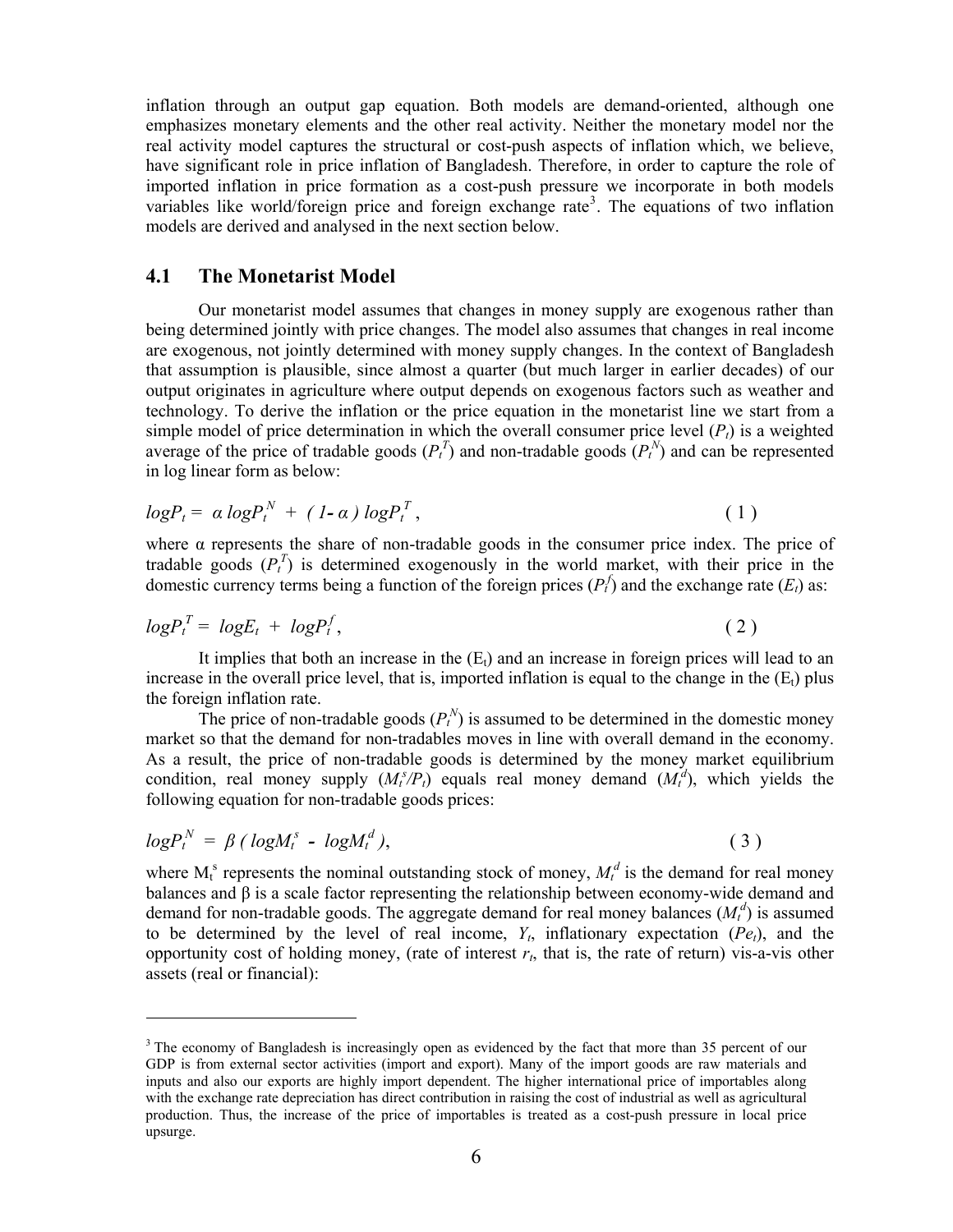$$
log M_t^d = a_1 log Y_t - a_2 Pe_t - a_3 r_t, \qquad (4)
$$

The expected rate of inflation in period (t) is formed, based on adaptive expectations, as:

$$
Pe_t = d_1 \Delta log P_{t-1} + (1-d_1) log P_{t-1}, \qquad (5)
$$

where  $(\Delta log P_{t-1})$  represents actual inflation in period t-1 (where denotes first difference operator, i.e.,  $(logP_t = logP_t - logP_{t-1})$  and  $p_{t-1}$  is the expected rate of inflation in period *t-1*. Substituting equations (5) into equation (4) yields the following log linear money demand function:

$$
logM_t^d = a_1 logY_t - a_2 d_1 \Delta logP_{t-1} - a_2 (1-d_1) logP_{t-1} - a_3 r_t, \qquad (6)
$$

Consequently, the price of non-tradable goods can be derived after substituting equation (6) into equation (3) as:

$$
logP_t^N = \beta (logM_t^s - a_1 logY_t + a_2 d_1 \Delta logP_{t-1} + a_2 (1-d_1) logP_{t-1} + a_3 r_t) (7)
$$

To get the final price function, equation (2) and (7) can then be substituted into equation (1) as:

$$
log P_t = \alpha \beta \left[ log M_t^s - a_1 log Y_t + a_2 d_1 \Delta log P_{t-1} + a_2 (1-d_1) log P_{t-1} + a_3 r_t \right] + (1-\alpha) (log E_t + log P_t^f)
$$
(8a)

Based on the underlying assumptions discussed above, the following a priori assupmtions can be made regarding the signs of the explanatory variables as:

$$
logP_t = f\left(\log M_t^s, \log Y_b \Delta log P_{t-1}, r_t, \log E_b \log P_t^f\right) + \cdot \cdot \cdot + \cdot + \cdot + \cdot \tag{8b}
$$

where any increase in nominal money stock  $(M_t^s)$ , expected rate of inflation  $(\Delta log P_{t-1})$ , exchange rate (E<sub>t</sub>), and world price of tradable goods  $(P_t^f)$  lead to an increase in prices  $(P_t)$  in period (t). Again, an increase in the opportunity cost of holding money, that is, a rise in nominal interest rate (own rate of return,  $r_t$ ), by reducing the demand for money balances, will also result in an increase in prices, while an increase in real income  $(Y_t)$  is expected to expand the demand for real money for transactions and, in turn, lead to a decline in prices  $(P_t)$ .

## **4.2 The Output Gap Model**

Our so-called output gap equation is developed along the spirit of standard hypothesis of expectations-augmented Philips Curve hypothesis in determining domestic component of inflation (Sargent and Wallace 1973). It is also known as real activity model that relates the inflation rate to the percentage deviation of output from its trend and to price expectations. For Western economies, inflation is expected to be positively related to the deviation of output from trend, following a general expectations-augmented Philips Curve relationship. For the predominantly agricultural economy like Bangladesh, however, the expected relationship may be reverse; that is, a stagflation relationship may be the natural one. A rise in agricultural output caused by good weather should lead to a decline or deceleration in agricultural prices and an increase in output in industrial sector as raw material costs decline and urban wage demands are dampened (Sheehey 1976; Kabir 1984).

 To derive the output gap model, we start from equation (1) (same as the one used while constructing the monetarist model) but specified in inflation rates (rather than price levels). Consumer price inflation is a weighted average of domestic inflation  $(\pi_t^D)$  and imported inflation  $(\pi_t^M)$  with  $\tau$  as the share of imported goods in the consumer price index:

$$
log\pi_t = \tau log\pi_t^M + (1-\tau) log\pi_t^D, \qquad (9)
$$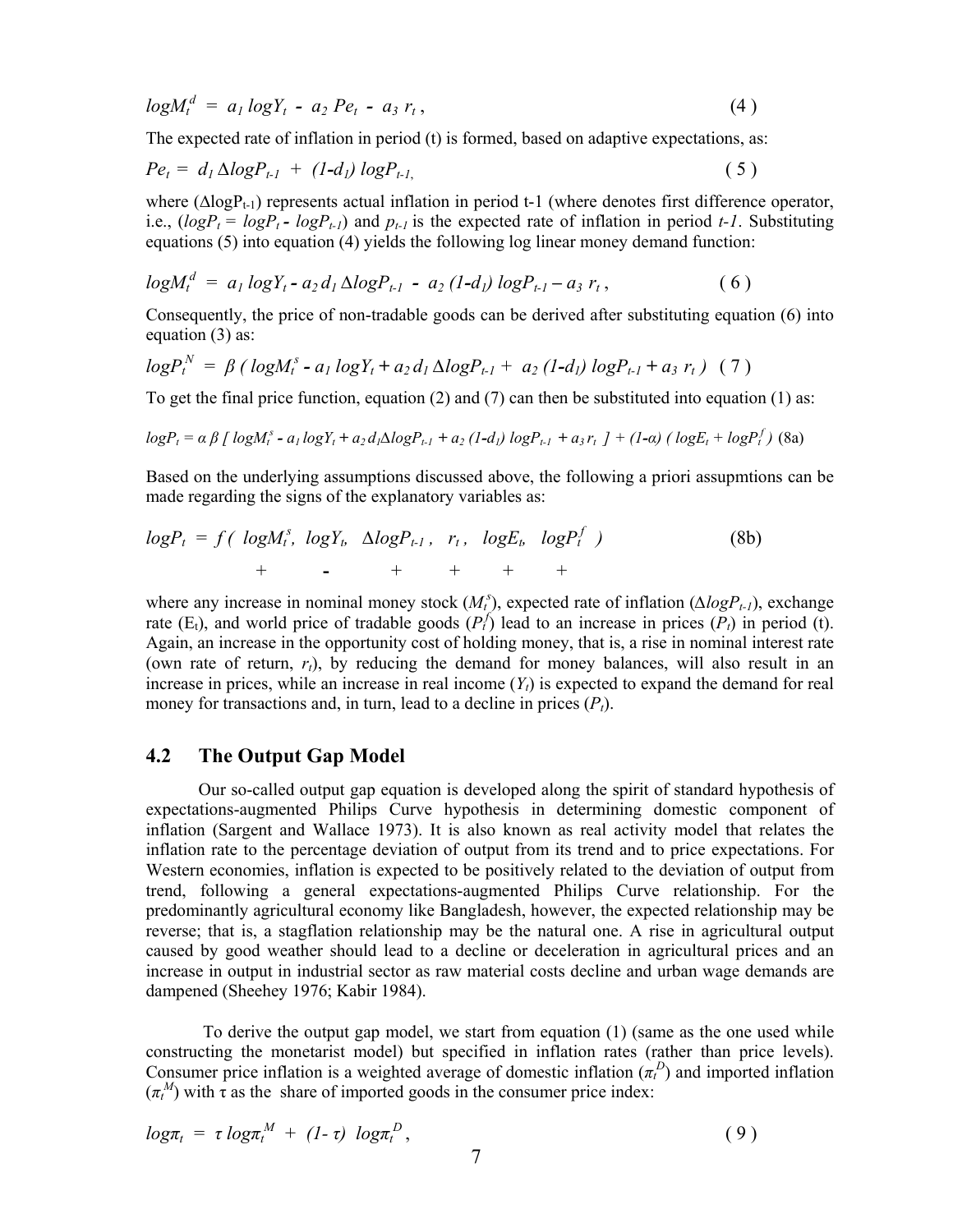Again, with the price of imported goods, which is equal to the exchange rate times the foreign price level, determined in the world market, imported inflation is a function of the change in exchange plus the foreign inflation rate which can be written in log linear form as :

$$
log\pi_t^M = \Delta log E_t + log\pi_t^f, \qquad (10)
$$

where  $\Delta$  denotes first difference operator, i.e.,  $\Delta log E_t = 100*(log E_t - log E_{t-1})$ Inflation in the non-tradable goods sector (domestic inflation) is assumed to be determined by the standard expectations-augmented Philips Curve form:

$$
log\pi_t^D = log\pi_t^e + \mu \left(logY_t - logY_t^*\right), \qquad (11)
$$

where Y<sub>t</sub> is the level of actual output, Y<sub>t</sub><sup>\*</sup> is the level of potential output and  $\pi_t^e$  are inflation expectations (which may be proxied by lags of the inflation rate). The output gap  $(Y_t - Y_t^*)$ , in turn, is determined by lags of interest rates (the instrument of monetary policy) and real exchange rate changes:

$$
Y_t - Y_t^* = C + A(L) i_t + B(L) (\Delta E_t - \pi_t), \qquad (12)
$$

where again,  $\Delta$  denotes first difference operator and L is the lag operator e.g.,  $E_{t-i}$ , here *i* indicates the ith lag. Substituting equations  $(11)$  and  $(12)$  into equation  $(10)$  results in a model where inflation is a function of the output gap, exchanges rate changes and foreign inflation. Monetary policy influences inflation through the impact of interest rates on the output gap as formulated in equation (13), and the exchange rate influences on inflation and the output gap. Solving for  $<sub>t</sub>$ </sub> yields :

$$
\pi_t = C_o + C_I(L) \log(Y_t - Y_t^*) + C_2(L) \log \pi_t^e + C_3(L) \Delta \log E_t + C_4(L) \log \pi_t^f,
$$
\n(13a)

where L is again the lag operator and ∆ is the difference operator. Here the lags of actual inflation are used as a proxy for inflation expectations in the absence of any survey measures of inflation expectations. Based on the underlying assumptions discussed above, the following a priori assupmtions can be made regarding the signs of the explanatory variables as:

$$
\pi_t = f(\text{ (L)}log(Y_t - Y_t^*), \text{ (L)}log\pi_t^e, \text{ (L)}logE_t, \text{ (L)}log\pi_t^f) + + + + + + \tag{13b}
$$

where any increase in output gap  $(Y_t - Y_t^*)$ , expected rate of inflation  $(\pi_t^e)$ , exchange rate  $(E_t)$ , and world price of tradable goods  $(\pi_t^f)$  lead to an increase in the inflation rate  $(\pi_t)$  in period (t). The inflation forecast, however, need not be solely derived from a single model; at times, one may need to incorporate a large number of variables in forming the inflation forecasts, particularly when understanding of the structural economic relationships is not known with certainty.

#### **5. Data and Estimation Methodology**

Time series for quarterly GDP data is not available in Bangladesh. But, timely data is available on agricultural production on a quarterly basis. Consequently, we thought that we can choose between two options ; i) a quantum index of industrial (manufacturing) production can be used as a proxy for output which is, in fact, one real alternative as there are published data, or ii) we can construct quarterly GDP by our own method. Later we found that industrial quantum index did not show statistical significance in econometric estimation which implies that industrial growth does not appear to influence inflation. To us, this result seems plausible from the fact that industrial quantum index of Bangladesh covers only large scale manufacturing output, and the latter constitutes a small fraction of our total GDP (less than 10 percent). Again, on an annual basis, GDP growth and growth of industrial output have a very low degree of correlation. In other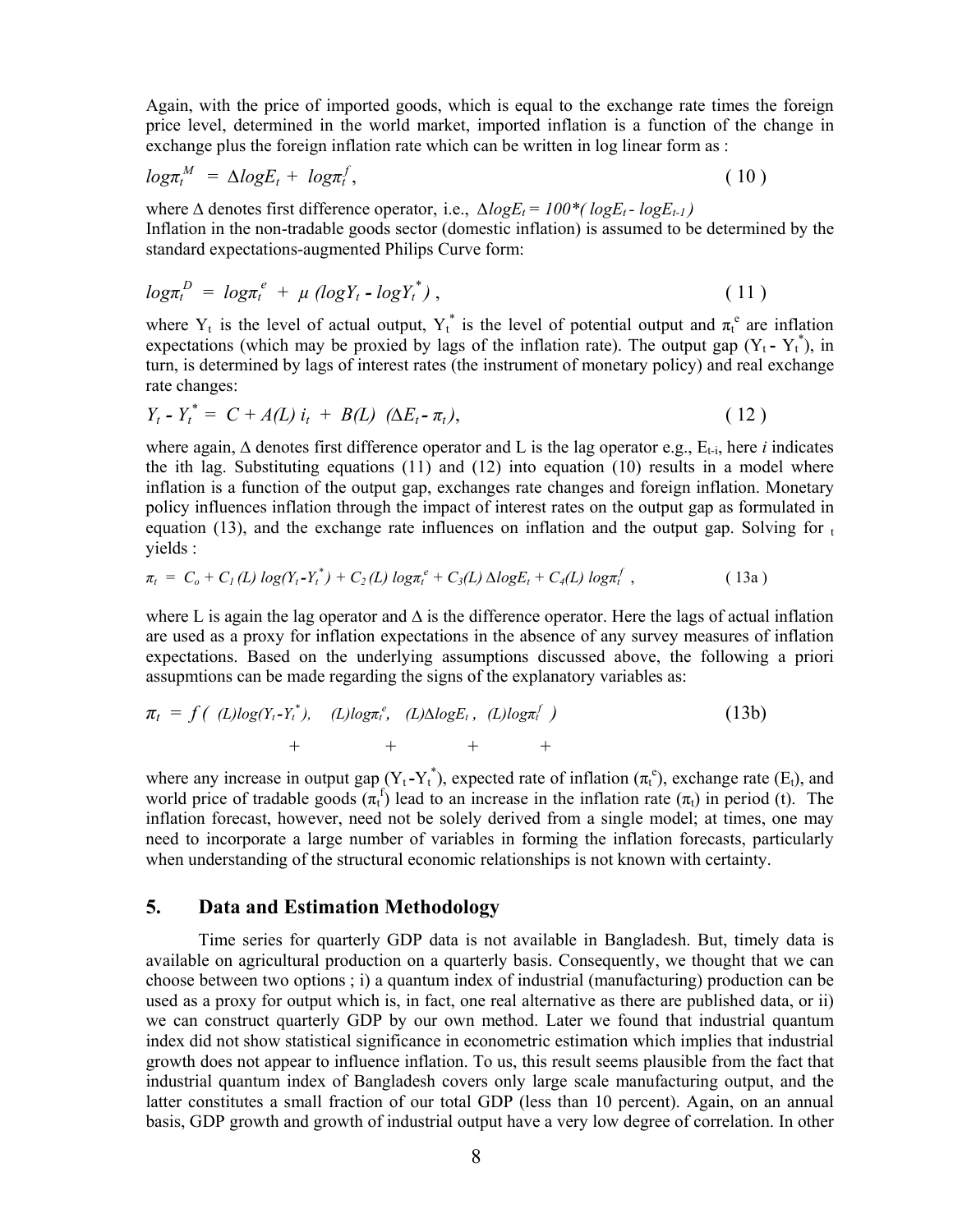words, growth in large scale manufacturing output may not be a good proxy for overall GDP growth. So we exclude this variable from econometric model. Consequently, we construct quarterly GDP data and use in our econometric model estimation<sup>4</sup>. We have applied cointegration technique and vector error correction method (VEC) in estimating the econometric function. All the variables used are in log forms except interest rates, and the rate of currency depreciation. The sample period used in the estimation work is  $1973.1$  to  $2002.2^5$ . The dependent variable is consumer price index (P). All the statistical figures except GDP are taken from the IMF's data file 'International Financial Statistics (IFS)'.

### **5.1 Empirical Methodology and Estimations of Co-integration Relations and Error Correction Models for price formation Function**

Having established the vector of variables of interest in our money demand model we proceed with the econometric estimation. The empirical analysis pursued involves a number of steps. First, unit root tests are conducted to determine whether the variables included in the empirical analysis are stationary and also the order of integration of each series. Second, the cointegration relation between consumer price index (P) and the variables specified in equation (8b) and (13b) were tested for using four different inflation models which are basically derived from the two broad macro-based models of inflation. We have observed that there exists four cointegrating relations (which shown correct signs for independent variables) specified from the two basic theoretical models: monetary model and output gap model. Third, single equation error correction models were obtained for each of the co-integrating relations. The four ECMs corresponding to each co-integrating relation also show more or less the correct representation for short run adjustments of the long run dynamic equilibrium between variables of interest established in their co-integration relations which we will discuss subsequently in this section.

#### **5.2 Stationarity of Time Series Data**

 $\overline{a}$ 

To have a meaningful understanding of the relationship between two or more economic variables using regression technique, we need that the time series (TS) satisfy some stationarity properties. Non-stationarity in a TS generally arises due to the presence of trends in the data which is stochastic in nature (random walk process) and it confirms that the data has a unit root process. Stochastic behavior of TS is sometimes characterized by what is called drifts (first upward and then downward). Any regression result with non-stationary TS provide spurious relationships between variables and therefore, provide misleading implication of the relationship. However, the presence of a deterministic trend indicates that the series has no unit root process and it is a required condition to provide valid economic implication of the empirical results generated from statistical estimation techniques. Therefore, the variables in the economic model are required to be tested for its stationarity property and the order of its long-run integration prior

<sup>&</sup>lt;sup>4</sup> In constructing quarterly GDP we follow seasonal factors for the variation of agricultural production. We first categorized major argicultural crops into 6 groups: three varieties of rice, wheat, tea and jute, production of all of which have been heavily influenced by seasonality. For example, in rice production we have three major harvesting periods; Aman rice (October-December); Boro rice (April-June); Aus rice (July-September). For other three agricultural goods the harvesting periods are: wheat (January-March), tea (July-December) and jute (July-September). For other major sectoral output i,e, industrial and service sector output there are very little seasonal variation and therefore, their output are distributed equally into four quarters of each year. It is notable that at present there is a project in the BBS on the quarterly estimation of GDP in Bangladesh which is in progress and in fact, the preliminary draft of the project shows the similarity of fixing the harvesting periods of six agricultural production but try to estimate the seasonal variation of industrial and service sector output as well.

<sup>&</sup>lt;sup>5</sup> The selection of the sample period which is not updated  $(1973.1-2002.2)$  in our econometric estimation is partly due to the paucity of data and partly due to time constraint. The forthcoming version of the paper will use the updated data in the estimation.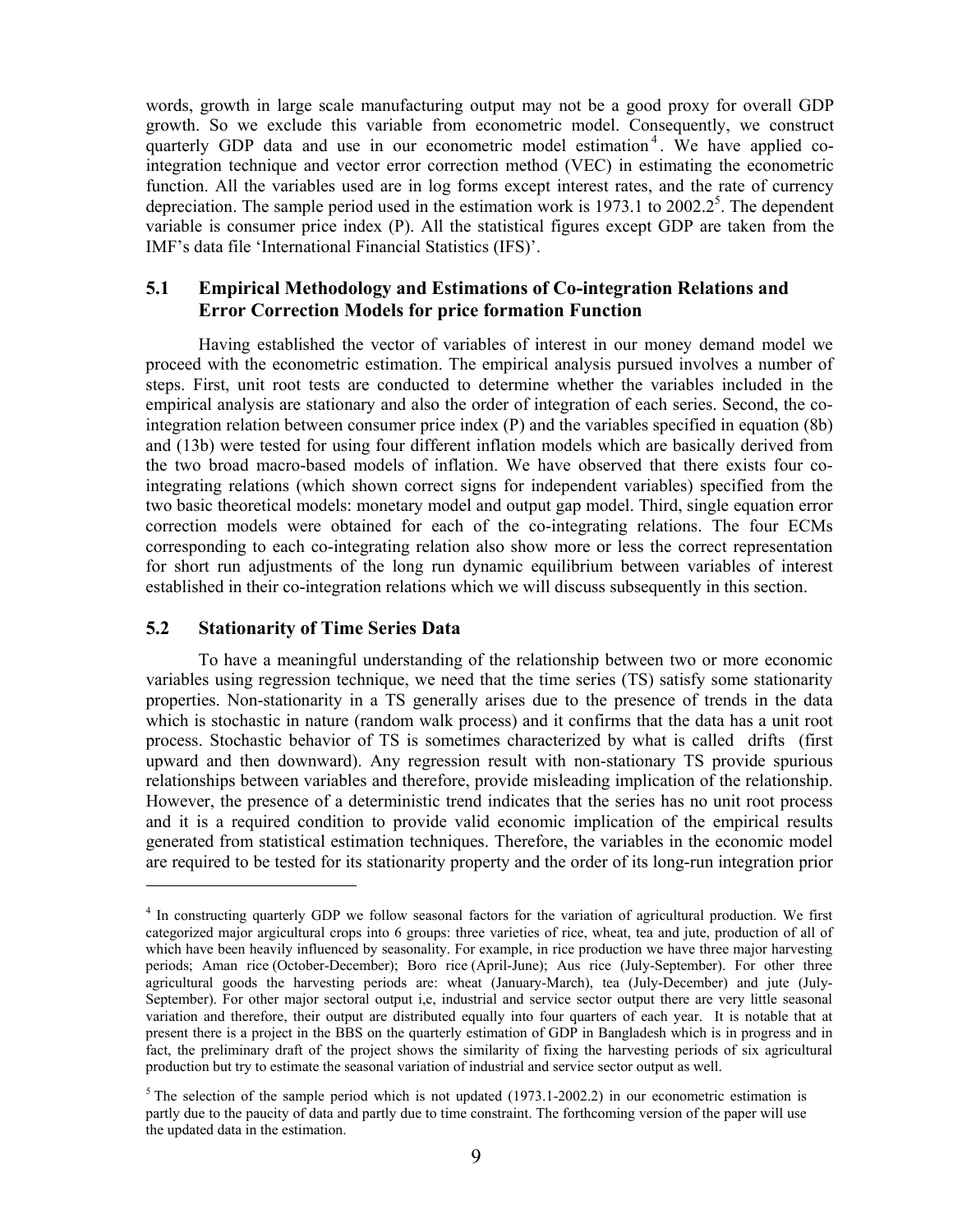to estimating a statistical relationship among them. The tests of stationarity in the TS of all the variables in question are performed by applying the popular Augmented Dickey-Fuller (ADF) test. Let an *AR(1)* process :

$$
x_t = \rho x_{t-1} + B y_t + u_t \tag{14}
$$

where  $y_{ts}$  are optional exogenous variables which may contain a constant or a constant and a time trend,  $\rho$  and B are parameters to be estimated, and the  $u_t$  is the stochastic error term that follows some classical assumptions:

$$
E(u_t) = 0
$$
,  $Var(u_t) = \sigma^2$  and  $Cov(u_t, u_{t-1}) = 0$  (i, e., white noise disturbances)

Now if  $\rho = 1$ , we say that the stochastic variable  $x_t$  has a unit root. (simple DF) The ADF test is based on the estimation of regression of the following general specification; eq. (16) which is an alternative (for general *p*th variables, *AR(p))* form of above *AR(1)* process expressed in first difference term of the variables that is,  $\Delta x_t = (x_t - x_{t-1})$ . For higher order serial correlation, the assumption of white noise disturbances is violated which is corrected parametrically in the ADF)

$$
\Delta x_t = \alpha_0 + \alpha_1 t + \alpha_2 x_{t-1} + \sum_{i=0}^p \theta_p \Delta x_{t-p} + \varepsilon_t
$$
\n(15)

where  $\Delta$  is the first difference operator,  $\alpha_0$  is the intercept (constant), t denotes a linear time trend (optional exogenous or deterministic variables) and  $\alpha_1$ ,  $\alpha_2$  and  $\theta_1$  are the coefficients where  $\alpha_2$  =  $\rho$ <sup>-1</sup>. The random variable  $\varepsilon_t$  is a normally distributed white noise error term (that is, the residual series  $\varepsilon_t$  is free of any significant autocorrelation and it is NID with mean 0 and SD constant).

The lag length *p* is set so as to ensure that any autocorrelation in  $\Delta x_t$  is absorbed, and the error term is distributed as white noise. Using quarterly data, we find that by initially setting  $p =$ 6, all residual autocorrelation is captured. In eq. (16) we test the null hypothesis that the series  $x_t$ have unit roots that is H<sub>0</sub> :  $\alpha_2 = 0$  ( $\rho = 1$ ) against the alternative H<sub>1</sub> :  $\alpha_2 \neq 0$  by comparing the calculated tau (τ)-ratio (severer the than conventional t-ratio) of  $\alpha_2$  with critical values based on the simulations response surface in Mackinnon (1991 and 1996) which are essentially adjusted tvalues<sup>6</sup>. If the absolute value of the calculated  $\tau$ -ratio is greater than the critical value, then the H<sub>0</sub> of a unit root (non-stationarity) is rejected and the time series  $x_t$  can be defined as integrated of order zero, I(0) in levels and hence, treated as stationary. Additionally, tests for unit root can be done with or without the constant and time trends. For example, our eq.(16) includes both constant and time trend as a general form.

#### **5.3 Result of Unit Root Test**

 $\overline{a}$ 

The results of ADF unit root test that was applied in both with and without time trend specification for identifying the stationarity properties in TS are presented separately in table-2 (see annex). The estimated results show that the null hypothesis,  $H<sub>0</sub>$ , (have unit roots) can not be rejected for all the variables in question, that is,  $p_t$ ,  $m_l$ ,  $e_t$ ,  $DEPOINT_t$ , and  $p_t$  are non-stationary in levels forms for both the cases of with and without time trend (i. e., they became stationary only after first differencing) except three variables  $m_1$ ,  $y_t$  and  $(y-y^*)_t$ . It is to be noted that  $m_1$  is seen as non-stationary only when we test with no time trend fit but even in the same fit the

 $6$  The test statistic is not distributed according to a standard t-distribution. Dickey and Fuller (1976) have tabulated the distribution of the statistic, which, however, varies depending on whether the model is estimated with or without a constant and a trend. Later, the critical values have been tabulated by Mackinnon (1991 and 1996) using the technique of Monte-Carlo simulations response surface.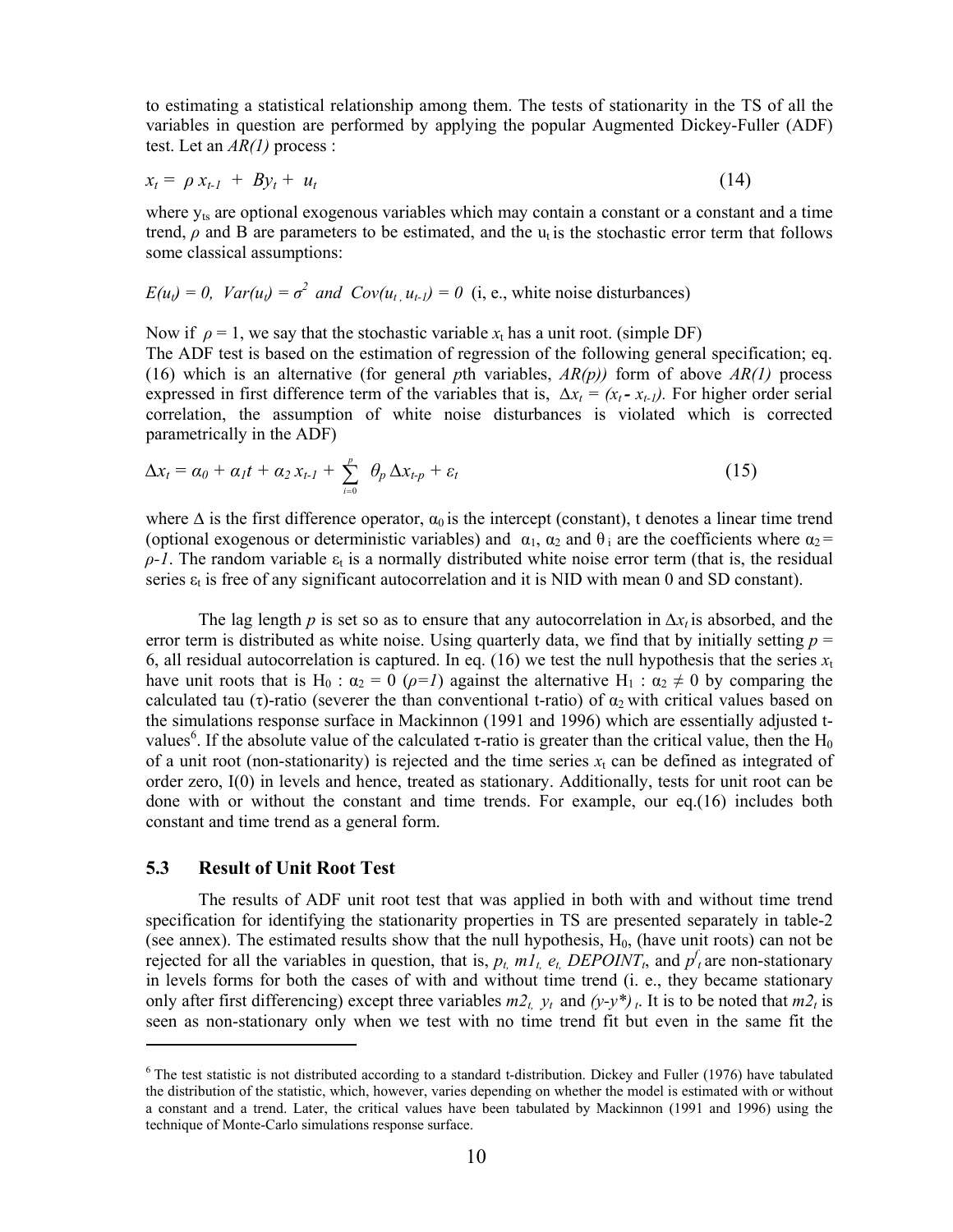Phillips-Perron (PP) Statistic could not reject the null of unit roots where the PP statistic value is shown in parentheses.

For the variable *yt* we found that it is non-stationary in no time trend fit but stationary in the fit with time trend but when we considered the PP statistic that could not reject the null of unit root. The variable  $(y-y)^*$  is found to be stationary in both the fits of no time trend and with time trend but the null of unit root is rejected at a very low level of significance for both fits (10 percent level). Thus, after observing the difference in unit root test results of ADF and PP statistics, finally these variables were also included in the co-integration analysis. All these variables were identified as stationary in the first difference which means that they are integrated of order one, I(1), in level forms. The immediate implication following from the unit root tests of TS data set is that any dynamic specification of the model in the levels of the series (such as the partial-adjustment model, frequently found in the literature) is likely to be inappropriate, and may be plagued by problems of spurious regression. However, we may be guided towards an errorcorrection form if the series of the model are co-integrated. So the next step is to establish a cointegrating relationship between these non-stationary variables in the model.

## **5.4 Estimation of Co-integrating Relationship and Long-Run Behavior of the Determinants of Price Inflation in Bangladesh**

After the confirmation from the unit root test (above) that all of the variables of interest are having unit roots showing the presence of non-stationarity in their TS data and also after determining their order of integration which were one,  $I(1)$ , we have forward to the tests for cointegration. The idea of co-integration is to determine if the stochastic trends in all the variables that contain unit roots have long-run co-integrating relationship between them. Engle and Granger (1987) pointed out that a linear combination of two or more non-stationary series (which have the same order of integration) may be stationary. If such a stationary linear combination exists, the non-stationary TS are said to be co-integrated. The stationary linear combination is called the co-integrating equation and may be interpreted as a long-run equilibrium relationship among the variables. In the original Engle and Granger approach to co-integration it is established that if the  $\mu$ <sub>t</sub>,s are stationary, differences between the  $x_t$  series ultimately die out and the variables  $x_t$  are thought to exist in a longrun balance.

In order to test whether there exists co-integrating relationships among non-stationary variables in the model we have applied the Johansen (1988, 1991 and 1995) and Johansen and Juselius (1990, 992) multivariate co-integrating methodology which jointly determine empirically the number of  $r$  (maximum  $k-1$ ) co-integrating vectors from a vector of  $k$  endogenous variables in the model along with coefficients of the variables and the adjustment parameters. Johansen procedure is based on the technique of reduced rank regression where  $r$  is the rank of the original vector of variables with order  $k * r$ . Generally, a set of non-stationary variables which (must) have same order of integration (all considered as endogenous in Johansen procedure) is said to be co-integrated if a linear combination of their individual integrated series, which are I(*d*), is stationary. Intuitively, Johansen's method follow VAR-based coi-ntegration test. Consider a VAR of order *p*:

$$
x_{t} = A_{1} x_{t-1} + \cdots + A_{p} x_{t-p} + B y_{t} + \mu_{t}
$$
 (16)

where  $x_t$  is a *k*-vector of non-stationary I(1) variables,  $y_t$  is a *d*-vector of deterministic variables (such as a constant, or a constant and time trend etc.) and  $\mu_t$  is a vector of errors (innovations). We can rewrite this VAR as (after taking first difference):

$$
\Delta x_{t} = \Pi x_{t-1} + \sum_{i=0}^{p-1} \Gamma_{i} \Delta x_{t-i} + B y_{t} + \mu_{t}
$$
\n(17)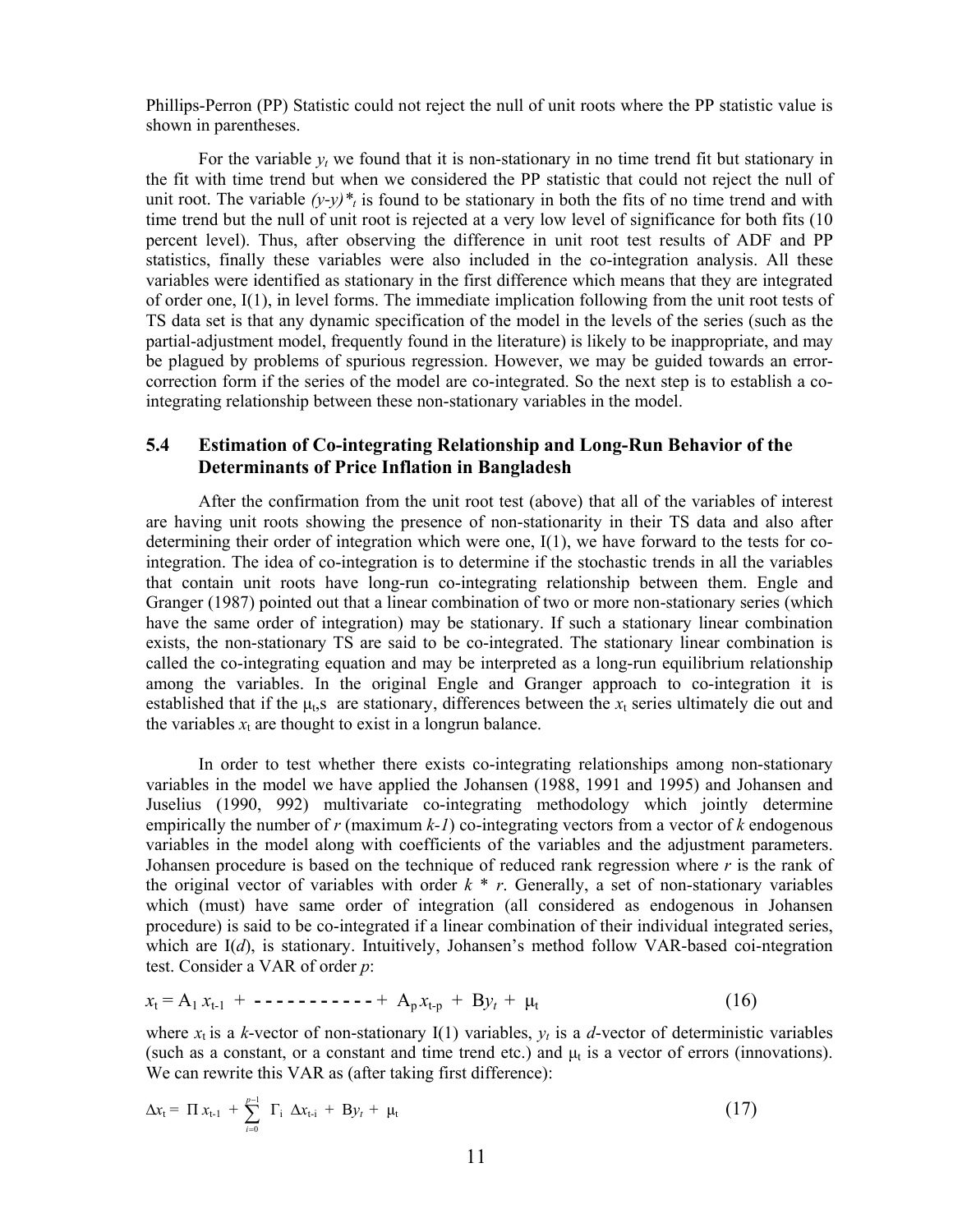where  $\Pi = \sum_{i=0}^{p}$  $\sum_{i=0}^{p}$  A<sub>i</sub> - I ; and  $\Gamma_i = \sum_{j=i+1}^{p}$ *j*=*i*+1  $A_j$ 

 $\overline{a}$ 

Granger's representation theorem asserts that if the coefficient matrix Π has reduced rank *r*  $\lt k$ , then there exists  $\alpha$  and  $\beta$  matrices with order  $k * r$  each with rank *r* such that  $\Pi = \alpha \beta$  and  $\beta^*x_t$  is I(0); *r* is the number of co-integrating relations (the rank) and each column of  $\beta$  is the cointegrating vector. The elements of  $\alpha$  are known as the adjustment parameters (as explained below) in the VEC model. Johansen's method is to estimate the Π matrix from an unrestricted VAR and to test whether we can reject the restrictions implied by the reduced rank  $(r < k)$  of coefficient matrix Π.

## **5.5 Estimation Results of Co-integrating Relations between the Price Level and Its Various Determinants**

In our empirical estimation the Johansen procedure is applied to a fourth order VAR (with maximum lags four) to test for co-integration in mainly two sets of equations (equation-9a and 15a). In our deterministic trend component specification in co-integrating equations we choose case-3 (linear trend assumption) that is, we assumed that the level series of endogenous variables have linear deterministic trends but the co-integrating equations have only intercepts (constants)<sup>7</sup>. That choice is based on our experience from the unit root tests which have shown that the critical values of ADF Statistics for all the variables were improving when we consider a time trend and also they are stationary in first difference (integrated of order one). Again, we observed that inclusion of time trend in the VAR did not make any significant effect on the value of Trace statistic or maximum eigenvalue statistic in determining the co-integrating relationships. The results are presented in Tables- 3 to 6 (see annex).

The monetary model literature suggests that for the case of pure monetary model of inflation a co-integrating (or long-run) relationship may be found between prices  $(p_t)$ , real money holdings ( $m_1$  or  $m_2$ ), nominal exchange rate ( $e_t$ ), price expectation ( $\Delta p_{t-1}$ ) and the level of real income, *yt*. But we may also expect to find a similar co-integrating relationship between growth of prices ( $\Delta p_t$ ), deviation of monetary growth over output growth ( $\Delta m_1 - \Delta v_t$ ), the deposit rate of interest (DEPOINT<sub>t</sub>), the rate of exchange rate depreciation ( $\Delta e_t$ ), and price expectation ( $\Delta p_{t-1}$ ) in case of monetary growth model of inflation. Similarly, the simple growth theoretic model of inflation suggests the presence of a co-integrating relationship in terms of growth between prices, domestic money holdings, output, exchange rate depreciation and the opportunity cost of alternative asset holdings.

Another variant of the inflation model known as Phillips Curve or real activity or output gap model which also suggests that a co-integrating (or long-run) relationship may be found between inflation ( $\pi$ <sup>*t*</sup>), growth of actual output over potential output ( $\Delta y_t$  -  $\Delta y^*$ <sup>*t*</sup>), price expectation  $(\Delta p_{t-1})$  and the exchange rate depreciation  $(\Delta e_t)$ . We therefore, are obliged to examine all these possibilities. The order of integration tests indicate that focus should be on the I(1) series for general price level, money, income, interest rates and the exchange rate, but since  $\Delta p_t$  seems to be a stationary series then by definition it will not be co-integrated with other series. However, even though the statistics seems to conclusively reject non-stationarity for inflation we initially allow for the possibility that there are biases in the critical values of statistics and include  $\Delta p_t$  in the co-integration analysis. Note that the idea that money holdings do not play a role in the

 $<sup>7</sup>$  In the case of tests for co-integration the critical values for the tests statistics differ according to the number of</sup> variables, k, in the co-integrating regression as well as the assumptions regarding the intercept and deterministic trend component (five different specifications are available).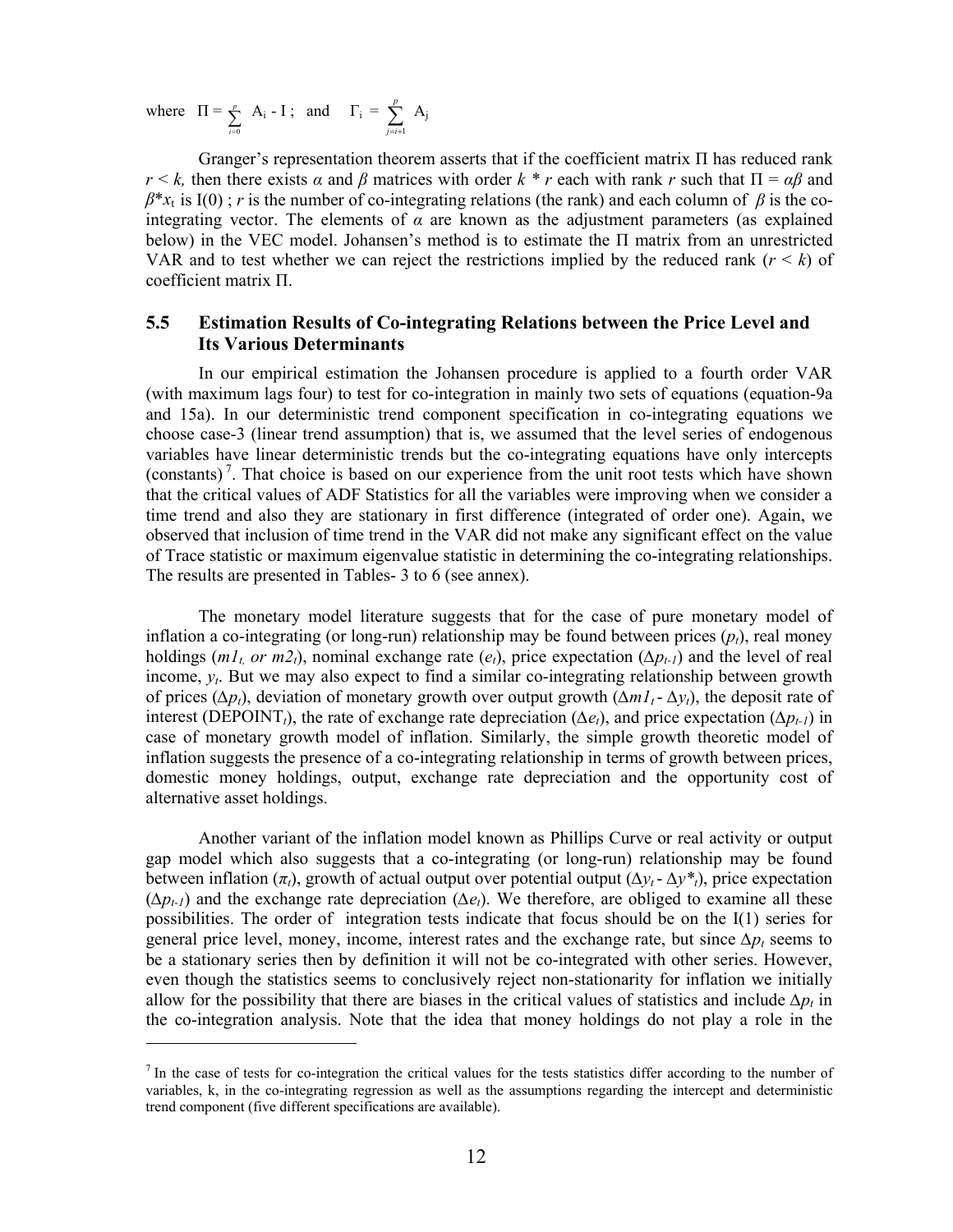determination of actual rate of inflation may not generally be true, rather the co-integration result simply implies that there is no long-run equilibrium relationship between money holdings and price inflation.

We first choose to test for the possibility of co-integrating relationships between the variables captured in the monetary model (equation 9a) by running a series of bivariate cointegrating regressions<sup>8</sup>. We did the same for the other three models such as the monetary growth model, the growth theoretic model and the output gap model separately. For all four models, we have found the existence of a bi-variate co-integrating relationships between price level and the variables of interest such as  $m_1t$ ,  $y_t$ ,  $\Delta p_t$ ,  $e_t$ ,  $\Delta e_t$ ,  $\overline{DEPOINT}_t$ ,  $p_t$ <sup>t</sup> and  $(y-y^*)_t$ . In all the bi-variate co-integrating relationships, the critical values of the maximal eigenvalue statistics and trace statistics easily (strongly) reject the null hypothesis of no (zero) co-integrating vector in favor of a single co-integrating vector in each case at the 5 percent levels of significance and even in some bi-variate cases the null hypothesis of no co-integration is rejected at the one-percent level of significance. The existence of bi-variate co-integrating relations implies that there were long run equilibrium relationships between price level and each of the variables in interest seperately such as  $m_1t$ ,  $y_t$ ,  $\Delta p_t$ ,  $e_t$ ,  $\Delta e_t$ ,  $DEPOINT_t$ ,  $p_t^f$  and  $(y-y^*)$ , The variables broad money  $(m_2^f)$  and foreign price level  $(p<sup>t</sup><sub>t</sub>)$  have shown no long run equilibrium relationships with the inflation rate.

In the next step we tested 4 major co-integrating equations; the pure monetary model of inflation, the monetary growth model, the growth theoretic model and the output gap model separately to estimate the multivariate co-integrating relationships following the Johansen and Juselius method. In all cases the critical values of the maximal eigenvalue statistics and trace statistics easily (strongly) reject the null hypothesis of no (zero) co-integrating vector in favor of a single co-integrating vector in each case at both the 1-percent and 5-percent levels of significance. These imply that there were longrun stationary relationships between the price level or the inflation rate and the independent variables captured in our theoretical specification; put another way, the price level in the Bangladesh economy expressed in  $(p_t)$  is significantly influenced by the level of scale variable  $y_t$  (real income) and also by the expected rate of inflation ( $\Delta p_{t-1}$ ), the level of exchange rate (*e<sub>t</sub>*) rate of depreciation of exchange rate ( $\Delta e_t$ ), money supply  $(m_1 t)$ , deposit interest rate (*DEPOINT<sub>t</sub>*), the foreign price level ( $p_t$ ) and the level of the gap or deviation of actual to potential GDP or output  $(y-y^*)$ .

However, for two variables, broad money  $(m_2t)$  and foreign price level  $(p<sup>t</sup>)$ , the coefficient signs were not theoretically acceptable in the co-integrating relations and also they were not statistically significant and therefore, those variables were excluded from our analysis of multivariate co-integrating relationships. The possible reason of such absence of co-integrating relation of broad money with inflation might be that in the context of Bangladesh, the major component of broad money is the quasi money (almost 80 percent of broad money). In fact, quasi money is basically term deposits which is used for such activities that usually could not be affected by consumer price index effectively. The absence of a co-integrating relation between the foreign price level and inflation might be due to the fact that any important change in Bangladesh's import price index is mainly caused by the devaluation or depreciation of the

 $\overline{a}$ 

 $8$ As in juselius (1992) and Dureval (1998), the co-integrating analysis is conducted for each sector (monetary, labor and external) separately, for a number of reasons. In the first place, the data sample is not large enough to examine systems with as many as seven variables. Secondly, as Juselius (1992) notes, it becomes increasingly difficult to interpret the co-integrating space as the number of variables added in the VAR grows. Even though the cointegration analysis is conducted for four different models separately, the analysis is still able to capture most of the economically meaningful bi-variate long-run relations that might affect prices and the variables of interest. Moreover, we also established two separate functions for monetary model and output gap model that includes all the seven variables to see if there exists co-integrating relations among all the variables of interest.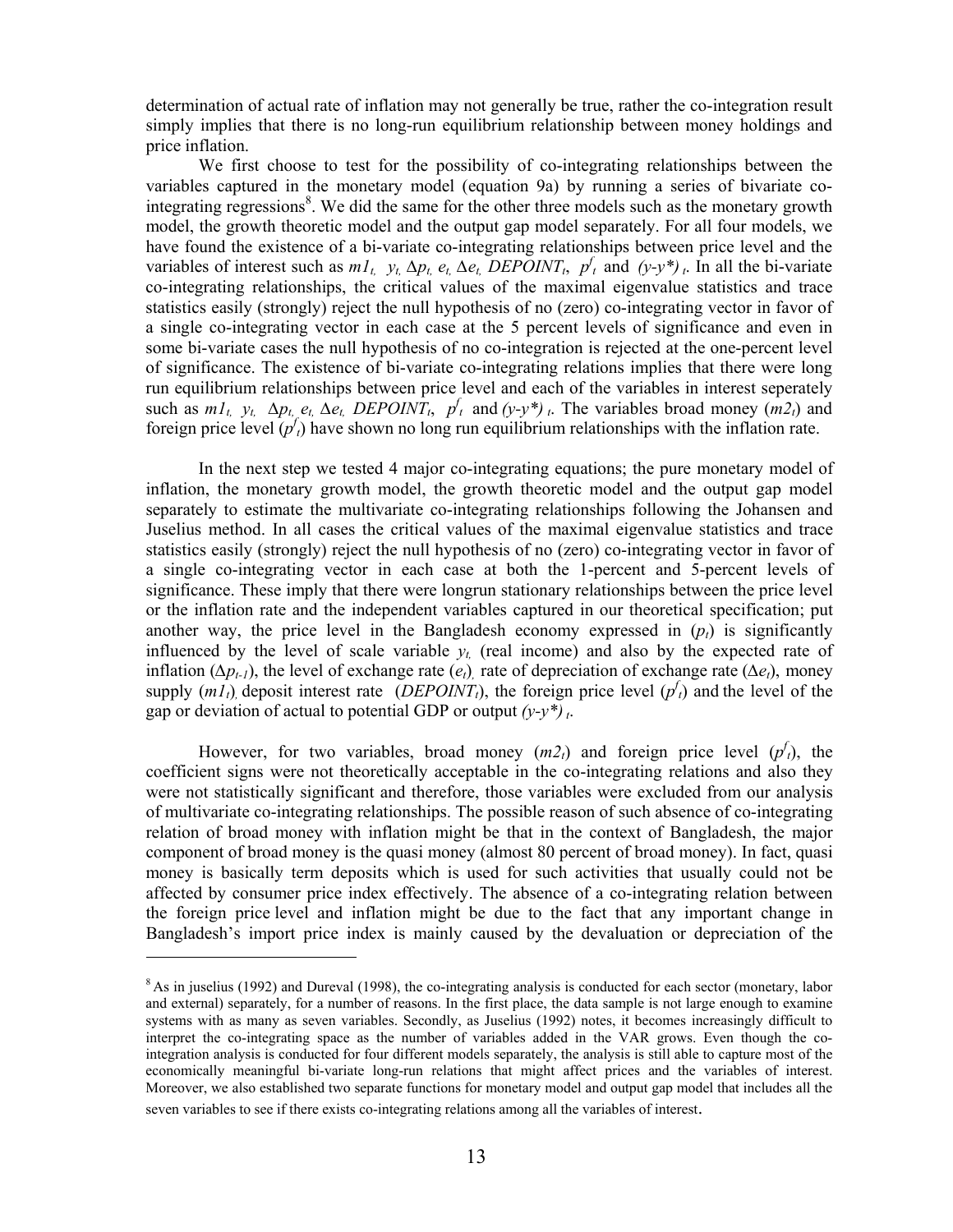exchange rate and not due to change of international price and in fact, the latter price has proved to be more stable for most of the Bangladesh's importables<sup>9</sup>.

 Several important remarks could be developed from the results of co-integrating relations. **First**, if we look at tables-3 to 6 it can be observed that in the pure monetary model, the coefficient value for the explanatory variable  $v_t$  is stronger than the coefficient of narrow money supply which means that the hypothesis that the price inflation in Bangladesh is essentially a monetary phenomenon is not a very robust hypothesis. The same result can be seen in the growth theoretic model where the coefficient of output growth is much stronger than the coefficient of narrow money growth. Furthermore, in the monetary growth model we can see that the variable  $(\Delta mI - \Delta y)_{t_i}$ , that is the rate of monetary growth over real output growth has also long run cointegrating relation with price which is also consistent with the results of pure monetary model in the sense that any monetary growth in excess of real output growth is responsible for price inflation in Bangladesh.

**Second**, one common phenomenon is strongly evident in the estimation result of every co-integrating relation is that the price expectation variable (here one-period lagged price level) has a substantial role in price formation in Bangladesh which means price level in Bangladesh is downward sticky and very rigid to adjustment by any policy. **Third**, the role of the level of exchange rate or depreciation of the exchange rate in price inflation is very important as can be seen from the very high coefficient values in every co-integrating relation for four different inflation models. **Fourth**, the explanatory variable, opportunity cost of holding money as proxied by deposit interest rate (which is also directly responsible for the speculative demand for money) has shown co-integrating relation with price inflation only in the monetary growth model and growth theoretic model and it's coefficient value is not very strong. The reason is simple: interest rate has not been determined by the market forces for a long time in Bangladesh and also its role as an opportunity cost of holding money is not very strong because there are few alternative financial assets for a typical household.

And **finally**, we can observe from the output gap model that there exists a strong long-run co-integrating relation of price with deviation of actual output over potential output with a high coefficient value<sup>10</sup>. In the same model the price expectation variable shows that a three-quarter lagged price level strongly explains the inflation rate in the present quarter. So in the context of Bangladesh the expectation augmented Philips Curve type real activity model (output gap model) is also powerful to explain the long run equilibrium relationship between output gap and price level which again supports the argument that inflation in Bangladesh is not purely a monetary

 $\overline{a}$ 

<sup>&</sup>lt;sup>9</sup> One of the important imports is petroleum and petroleum products (POLs) whose share is more than 10percent of total imports. Although the POLs' international price is highly fluctuating but its local supply price is administered by the government and has been adjusted occasionally. Moreover, the weight given to POLs is very small (about 4%) in CPI. Thus it has a very limited influence (i.,e., weak pass-through effect) on the CPI.

 $10$  We use the Hodrik-Prescott (HP) Method. For an economy that experiences a relatively stable growth trend with minor fluctuations over the business cycle the HP filtering technique is an efficient device. In the Bangladesh context this filter may probably give a good estimate of historical trend output. The HP filter is a linear, two-sided filter that computes the smoothed series by minimizing the squared distance between trend and the actual series, subject to an adjustment factor  $(\lambda)$ , a penalty coefficient, on the second difference of the smoothed series. The latter parameter controls the smoothness of the series by setting the ratio of the variance of the cyclical component and the variance of the actual series. In our calculation we used the standard value of 100 for λ as recommended by Burns and Mitchell (1946) for annual data. We also calculated HP trend by giving the value of  $\lambda$ =50 but finally left because the HP trend line provided by  $\lambda$ =100 seemed more normal.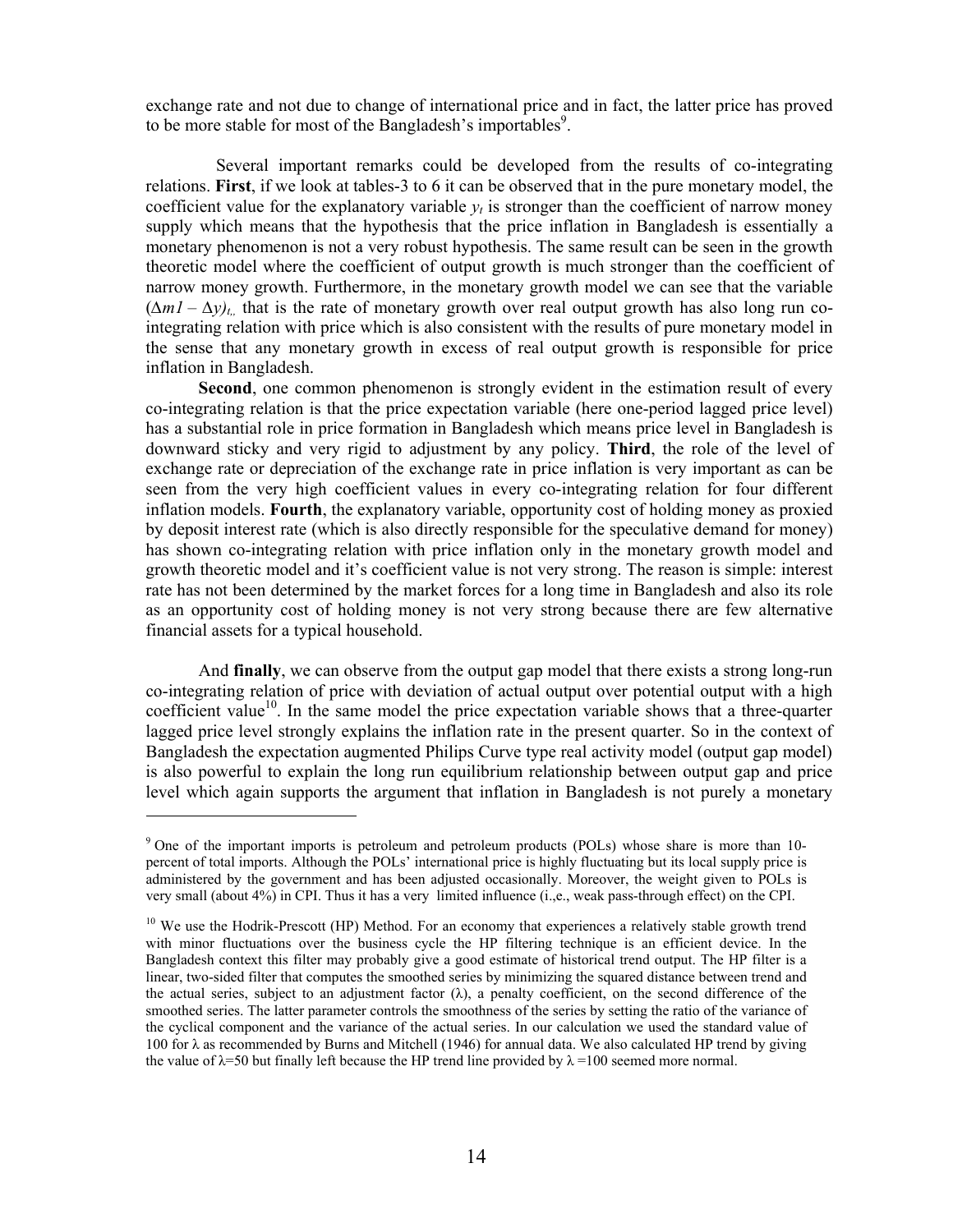phenomenon. Rather, it is basically generated by excess growth of monetary variables, especially money supply, compared to the real output growth.

Furthermore, the adjustment coefficients or feedback parameter values ( $\alpha$  matrix) of different co-integrating variables gives an indication of whether the feedback parameter values were sufficiently strong to determine the variables of interest such as  $m_t$ ,  $y_t$ ,  $\Delta p_t$ ,  $e_t$ ,  $\Delta e_t$ ,  $r_t$ , (DEPOINT<sub>t</sub>), and  $(y-y)^*$ <sub>t</sub>. in a endogenous fashion. In Tables-4 and 5 (in both the growth-based models) it can seen that the dependent variable, the price level, is likely to be endogenously determined by its direct determinants. The implications of the high  $\alpha$  values are that the fluctuations of the inflation rate have been corrected (timely or sufficiently) by the appropriate adjustments of m<sub>t,</sub> y<sub>t,</sub>  $\Delta p_t$ , e<sub>t,</sub>  $\Delta e_t$ , DEPOINT<sub>t</sub>, and  $(y-y)^*$ <sub>t</sub> which means that any adjustment policy through changing those variables on behalf of the central bank has important impact in inhibiting the price rise than the automatic correction of price itself by its past values.

### **5.6 Dynamic Relationship between Price Level and**  $m_t$ **,**  $y_t$ **,**  $\Delta p_t$ **,**  $e_t$ **,**  $\Delta e_t$ **, and**  $(y-y) *_{t}$ **:** **Vector Error Correction (VEC) Models**

As explained above, the presence of a co-integrating relation forms the basis of the Vector Error Correction Model (VECM) specification. More precisely, the VECM specification is built in such a way that controls for co-integrating relations among the co-integrating variables. For example, in our case, the lagged residuals (errors) from the estimated co-integrating vectors would be introduced as an argument (i. e., short run adjustment in correcting the errors) in the dynamic equation of VEC Model capturing the shocks, say changes in demand for money, on changes in the other variables of the model such as the  $y_t$ ,  $\Delta p_t$ ,  $e_t$ ,  $\Delta e_t$ ,  $DEPOINT_t$  and  $(y-y)^*$ <sub>t</sub> or a shocks generated in the opposite direction. The co-integrating relationships reveal the factors that affect the long run level of demand for money. However, in the short run, deviations from these relations could occur as a result of shocks to any of the relevant endogenous variables. Thus, after testing for co-integration, a VECM is estimated for each of the four models.

The VECM is conditional on co-integrating vectors and thus, specified as to regress the first (time) difference of each non-stationary endogenous variable at time-t on one period lag (at time t-1) of the co-integrating equation/vector (s) and the lagged (at time-t-i) first (time) differences of all of the endogenous variables in the system. In fact, when we impose number of co-integrating vectors as restrictions among the endogenous variables in the VAR, we move to VEC model whosegeneral form is:

$$
\Delta x_{t} = c_{0} + \sum_{i=0}^{p-1} \gamma_{i} \Delta x_{t-i} + \lambda_{i} ECT_{t-i} + \omega_{t}
$$
\n(18)

In our case of four alternative inflation models the forms of VECs will be as follows:

**Pure Monetary Model:** 
$$
\Delta p_t = c_0 + \sum_{i=0}^{p-1} \gamma l_i \Delta m l_{t-i} + \sum_{i=0}^{p-1} \gamma 2_i \Delta(\Delta p_{t-i}) + \sum_{i=0}^{p-1} \gamma 3_i \Delta y_{t-i} + \sum_{i=0}^{p-1} \gamma 4_i \Delta e_{t-i} + \lambda_i E C p_{t-i} + \omega l_t
$$
  
\n**Monetary Growth Model:**  $\Delta (\Delta p_t) = c_0 + \sum_{i=0}^{p-1} \gamma 1_i \Delta (\Delta m l - \Delta y)_{t-i} + \sum_{i=0}^{p-1} \gamma 2_i \Delta (\Delta p_{t-i}) + \sum_{i=0}^{p-1} \gamma 3_i \Delta (\Delta e_{t-i}) + \sum_{i=0}^{p-1} \gamma 4_i \Delta DEPOINT_{t-i} + \lambda_i E C p_{t-i} + \omega 2_t$   
\n**Growth Theoretic Model :**  $\Delta (\Delta p_t) = c_0 + \sum_{i=0}^{p-1} \gamma 1_i \Delta(\Delta m l_{t-i}) + \sum_{i=0}^{p-1} \gamma 2_i \Delta(\Delta p_{t-i}) + \sum_{i=0}^{p-1} \gamma 3_i \Delta (\Delta y_{t-i}) + \sum_{i=0}^{p-1} \gamma 4_i \Delta(\Delta e_{t-i}) + \sum_{i=0}^{p-1} \gamma 5_i \Delta DEPOINT_{t-i} + \lambda_i E C p_{t-i} + \omega 3_t$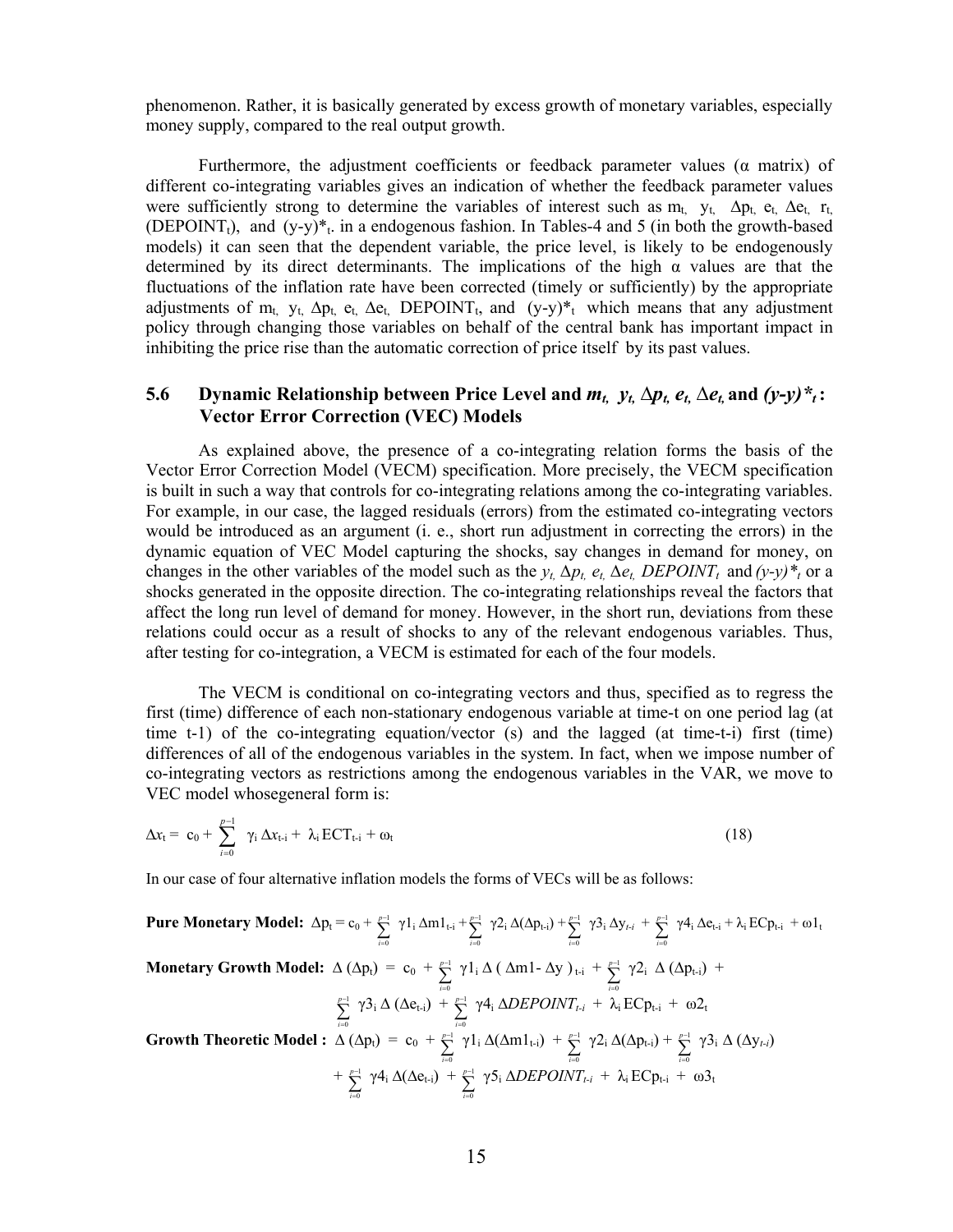**Output Gap Model:** 
$$
\Delta p_t = c_0 + \sum_{i=0}^{p-1} \gamma 1_i \Delta p_{t-i} + \sum_{i=0}^{p-1} \gamma 2_i \Delta (y-y)^*_{t-i} + \sum_{i=0}^{p-1} \gamma 3_i \Delta (\Delta e_{t-i}) + \sum_{i=0}^{p-1} \gamma 4_i \Delta DEPOINT_{t-i} + \lambda_i ECp_{t-i} + \omega 4_t
$$

Where EC is the error correction term (generated from the co-integrating equation) capturing the disequilibrium or deviation that arise between the level of money supply and money demand in monetary model of inflation, deviation between growth rate of money and growth rate of real output in the monetary growth model. The parameter  $\lambda$  is the speed of adjustment (in case of short run imbalances) in bringing about the equilibrium that is, removing the deviation. For example, in case of the output gap model, the disequilibrium between potential GDP and actual income  $(Y_t - Y_t^*)$  and in the monetary model of inflation disequilibrium between money supply and money demand  $(M_t^s-M_t^d)$  are removed or adjusted by short run variation of interest rates, expected rate of inflation, changes of foreign prices and the rate of currency depreciation at the rate of  $\lambda$ . In fact, in the VEC all the variables in the model are endogenously determined and the parameter  $\lambda$  is the speed of adjustment or the parameter of error correction.

From our VEC model estimation results we can draw several important conclusions; first, the error correction term is significant (at the 1-percent error level) in our specification of monetary growth model and the growth theoretic model, as implied by the Granger representation theorem. In the present context Granger representation theorem would imply that if there was any short-run deviation of money demand from money supply (long-run equilibrium in the money market), and in case of monetary growth model, deviation between growth rate of money and growth rate of real output, it was automatically removed by appropriate change or adjustment of  $m_1$ ,  $y_t$ ,  $\Delta p_t$ ,  $e_t$ ,  $\Delta e_t$ , and *DEPOINT<sub>t</sub>*. In more general terms, the significance of EC terms implies that the error-correction mechanism works effectively to reduce the disequilibrium between the money supply and money demand (for monetary model) so that the price level will adjust to the new equilibrium. In the pure monetary model the EC term is significant at the 10 percent level thus the error correction process is at works.

However, there are several features to be analyzed. **First**, in the pure monetary model some of the adjustment coefficients of lagged values of explanatory variables were not significant such as the coefficients of  $m_l$  at 1, 2 and 3 quarter lag but at 4th quarter lag it became significant at the 10-percent level. For, the variable ∆p we can see that it is significant at 10 percent level at 3rd and 4th quarter lags (see table-7). In two other models: monetary growth model and growth theoretic model, the adjustment coefficients of explanatory variables were mostly significants at 1-percent and 5-percent level in different lagged values. The value of ajdusted  $\overline{R}^2$  is reasonably good for both monetary growth model and growth theoretic model which is 0.61 and for the pure monetary model it is relatively low (only 0.42).

**Second**, we obtained a negative sign of EC term (coefficient of co-integrating vector) in three VEC equations (table-7 and 8) which means that if the money demand is distorted away from money supply (from long run money market equilibrium point of view) then the distortion was automatically removed by appropriate change of price level or adjustment of *mt, yt, ∆pt, et,*  $\Delta e_t$ ,  $r_t$  (*DEPOINT<sub>t</sub>*)  $p_t$ <sup>*t*</sup> and  $(y-y)^*$ <sub>*t*</sub></sub> and brings equilibrium. That is what would be expected as a policy of short run adjustment through monetary policy such as the interest rate policy or through trade policy such as the exchange rate policy. In case of monetary growth model the sign of the EC coefficient is positive which implies that any monetary growth in excess of output growth was automatically removed by the downward adjustment of price level or adjustment of *m1t, yt,*  $\Delta p_t$ ,  $e_t$ ,  $\Delta e_t$ , and *DEPOINT<sub>t</sub>* and brings equilibrium.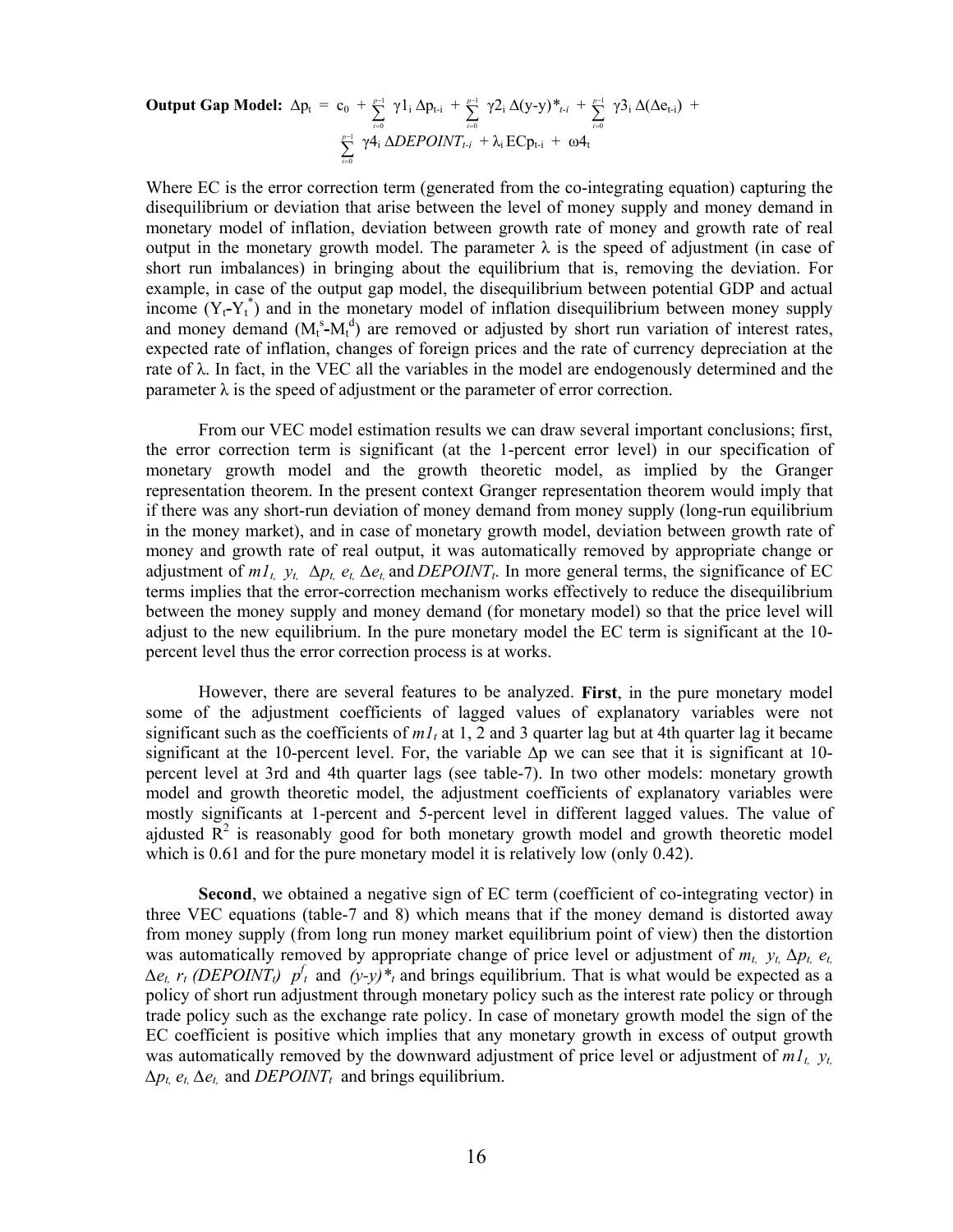**Third**, in the case of output gap or Phillips curve model we obtained that the coefficients of EC terms are not significant, which implies that any short run deviation of actual output from the potential output, was not automatically removed by appropriate change or adjustment of  $y_t$ *∆pt, et,* and *∆et*. that is, the EC mechanism did not work effectively to reduce the imbalances between the actual and potential output, and hence, the price level could not be adjusted in the long run.

**Fourth**, the statistically significant error-correction terms in three models implies that lagged values of the  $m_1t$ ,  $y_t$ ,  $\Delta p_t$ ,  $e_t$ ,  $\Delta e_t$ , and  $DEPOINT_t$  can be used as a guideline for present or future policy direction of monetary sector equilibrium adjustment (in pure monetary model) or for real sector equilibrium adjustment in order to match real output growth with monetary growth (in monetary growth or growth theoretic models) to stabilize the price level. **Fifth**, the significance of coefficient values of various lagged endogenous variables (both the dependent and explanatory variables, see tables-7, and 8) implies that all those variables were actively playing role in bringing long-run equilibrium in the monetary sector or the real sector through changing their lagged values which is called the short-run adjustment mechanism. **Sixth**, in general, the coefficients on the error correction terms are small, indicating that prices, output and various rates of return in Bangladesh's monetary sector or real sector adjust slowly to its long-run equilibrium and therefore, the feedback effect on price level is also slow. However, in VEC specification-3 and 4 the estimated coefficients of the EC terms are large implies a more rapid adjustment mechanism at work in correcting monetary disequilibrium.

To summarize, the results shown in the error correction (EC) specification of monetary growth model (table-8) do support the hypothesis that the short-run adjustments among the variables are fairly characterized by correct EC representations with the statistical significance and that could be interpreted as the evidence of conventionally expected relationship among the price level, supply of money, output balance and rate of return and prices such as  $m_1 t$ ,  $y_t$ ,  $\Delta p_t$ ,  $e_t$  $Δe<sub>t</sub>$ , and *DEPOINT*<sub>t</sub>. Furthermore, growth theoretic model and to some extent the pure monetary model also represent appropriate EC mechanism with relatively slow adjustment speed at work.

### **6. Conclusion and Policy Implications**

The purpose of the present study was to demonstrate the actual inflationary process and to identify the determinants of inflation in the economy of Bangladesh. To this end, first we have observed the fact that Bangladesh has relatively low inflation experience during the past decade as compared to some South Asian countries, and the trend rate had gradually declined in the early years of the new milleneum. To identify the factors behind such low inflation performance we used broadly two dominant economic models: the monetary model and the real activity or output gap model. We have accommodated a numbers of variables chosen accordingly to the broad theoretical models and seggregated these into four different models: three versions from the basic monetary model and one version from the output gap model. We tested all these four models econometrically by using quarterly data of Bangladesh economy. The idea established through the econometric results is that to investigate the real causes of inflation of Bangladesh both the broad models are useful individually and suggested that both sets of factors are relevant in explaining the price behavior of the Bangladesh economy.

The four versions of inflation models established the fact that both the monetary factors like the lagged narrow money supply, devaluation of local currency, price expectations and the interest rate and the real variables like real GDP growth or trend of output gap are the factors responsible for or are mitigating the current inflationary process in Bangladesh. Error correction model has strongly represented the short run adjustment dynamics in the price adjustment process in Bangladesh with both the level and lagged coefficient values of different variables of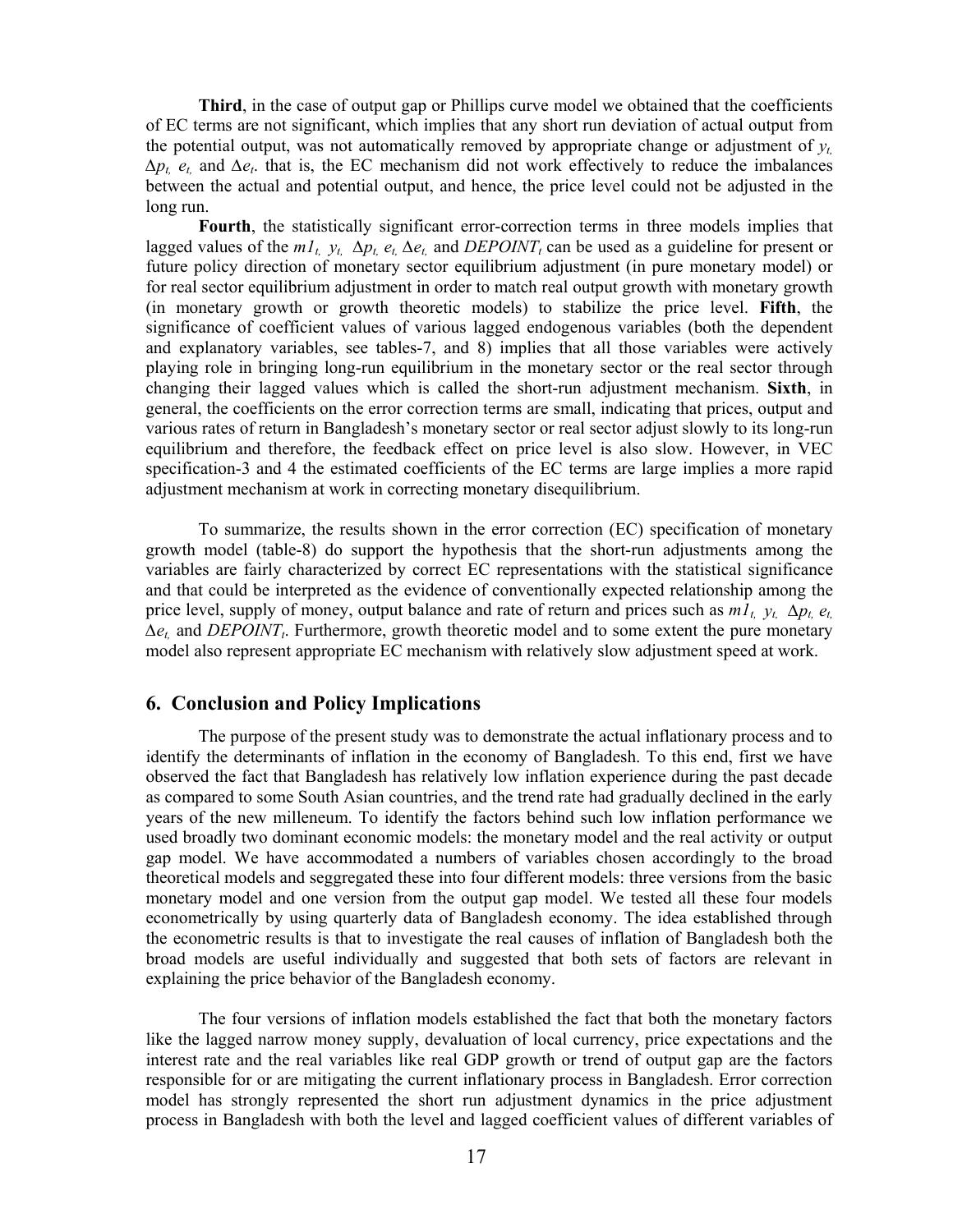interest with high statistical significance. However, the estimated equations may be used as adhoc, in that they are not based on a economy-wide general equilibrium model.

To conclude, a continuously rising money growth can provoke a price spiral in the long run and the monetary growth experience over the last 3-4 years in Bangladesh can be claimed to exert a sizable inflationary pressure that is yet to be manifested. This should be taken seriously while setting the monetary target. The findings of our empirical study can contribute effectively in the formulation of monetary policy. The econometrically significant determinants found in our empirical inflation model can play an important role in forecasting the future inflation rate and thus contribute to the design of the monetary program.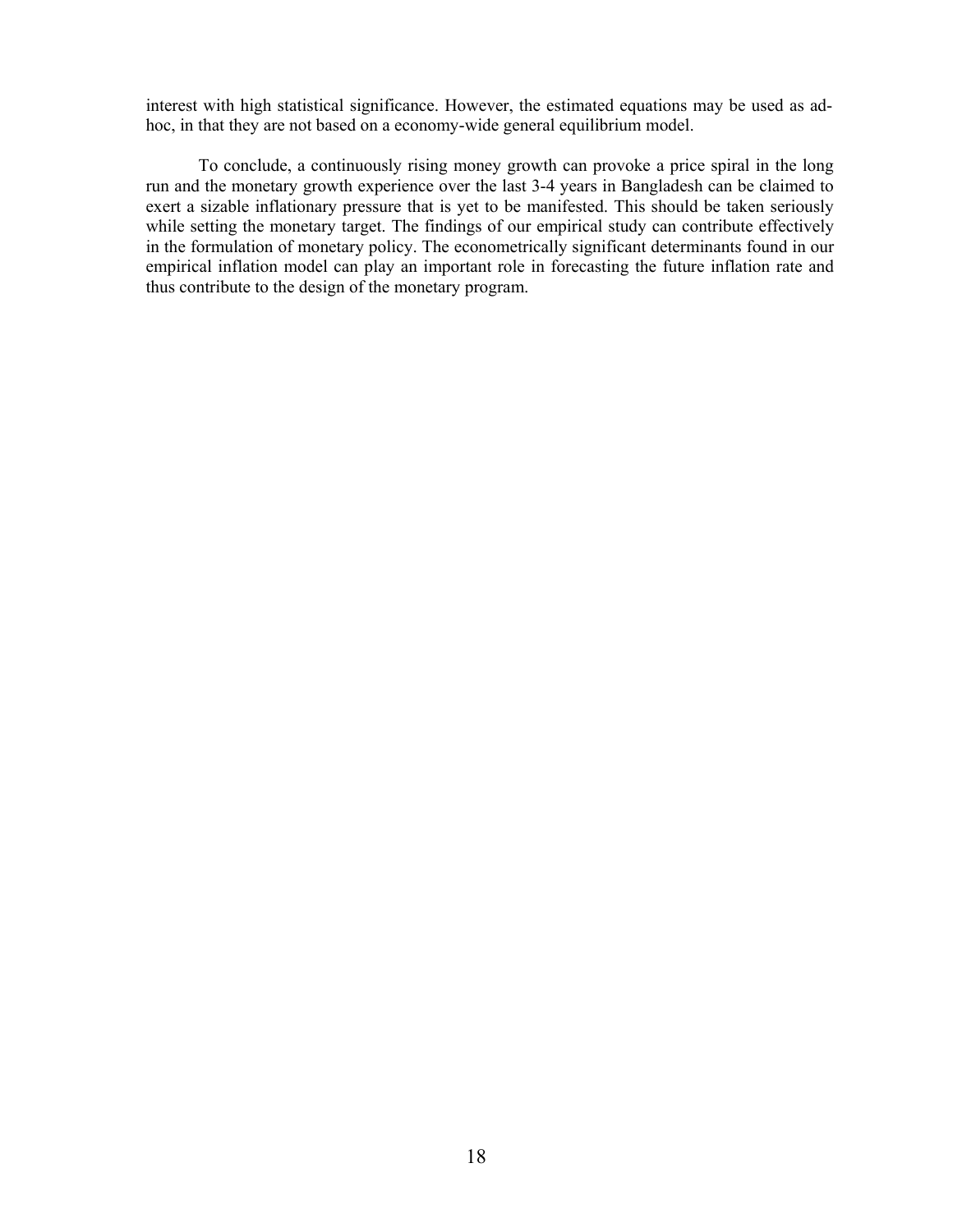#### **References**

- Adekunle, J.O. 1968. Rates of Inflation in Industrial, other Developed and Less Developed Countries 1949-65, *IMF Staff Papers*, Vol. 5, No. 2, pp. 123-134
- Agry, V. 1970. Structural Inflation in Developing Countries *Oxford Economic Papers*, Vol. March, 1970, No. 2, pp. 423-434
- Barro, R. J. 1978. Unanticipated Money, Output, and the Price Level in the United States, *Journal of Political Economy*, No. 86, pp. 549-80
- Blejer, M., and A. Cheasty. 1988. High Inflation, Heterodox Stabilization, and Fiscal Policy, *IMF Staff Papers*, Vol. 12, No. 4, pp. 536-553
- Branson, W. H. 1979. Exchange Rate Dynamics and Monetary Policy, in R. Dornbusch and H. Helmers ed. *Inflation and Employment in Open Economics*
- Bangladesh Bank, *Economic Trends* Monthly Bulletine, Various Issues 1973-2002
- Cardoso, E. A. 1980. Food Supply and Inflation , *Journal of Development Economics*, Vol. 8, No. 2, pp. 269-284
- Currie, D. 1981. Some Long Run Features of Dynamic Time Series Models, *Economic Journal* Vol. 91, No. 3, pp. 704-15
- Dickey, D. and W. A. Fuller. 1981. Likelihood Ratio Statistics for Autoregressive Time Series with a Unit Root, *Econometrica*, Vol. 49, pp. 1057-72
- Dornbusch, R., and S. Fischer. 1991. Moderate Inflation, *Working Papers Series*, The World Bank, WPS No. 807
- Dornbusch, R., F. Sturzenegger and H. Wolf. 1990. Extreme Inflation Dynamics and Stabilization, *Brookings Papers on Economic Activity*,
- Dornbusch, R., and L.T. Kuenzler. 1988. Exchange Rate Policy: Issues and Options, In *Policy Making in the Open Economy*, ed. R. Dornbusch, (EDI Series in Economic Development, Oxford)
- Economic Commission for Latin America, ECLA. 1961. Six volumes mimeographed study on Inflation and Growth , ECLA Rio conference, 1961
- Edel, M. 1969. Food Supply and Inflation in Latin America, (Pareger, NewYork)
- Edwards, S. 1991. Trade Orientation, Distortions and Growth in Developing Countries, *Journal of Development Economics*, Vol. 39 December, pp. 31-57
- Engle R.F., and C.W.J. Granger. 1987. Co-integration and Error Correction Representation: Estimation and Testing, *Econometrica*, Vol. 55, pp. 251-76
- Friedman, M. 1956. The Quantity Theory of Money: A Restatement, In Studies in the Quantity Theory of Money, M. Friedman ed. (University of Chicago Press, Chicago, USA)
- Friedman, B., and K.N. Kuttner. 1992. Money, Income, Prices and Interest Rates, *American Economic Review*, Vol. 82, No. 3, pp. 472-92
- Greene, W. H. 2000. *Econometric Analysis*, Fourth Edition, Prentice-Hall, Inc, Upper Saddle River, New Jersey 07458
- Grunwald, J. 1964. Invisible Hands in Inflation and Growth , Homewood III ed., Irwin
- Hansen, J. A. 1980. The Short-Run Relation between Growth and Inflation in Latin America: A Quasi-Rational or Consistent Expectation Approach , *American Economic Review*, Vol. 70. No. 5, December, pp. 972-89
- Harberger A. C. 1963. The Dynamics of Inflation in Chile, (Stanford University Press)
- Hossain, M. A. 1989. A Monetary Model of Inflation for Bangladesh, 1974-1985, *Pakistan Development Review*, Vol. 28, No. 2, pp. 133-55
- International Monetary Fund IMF, International Financial Statistics IFS, Yearbook 2002
- Johansen, S. 1988. Statistical Analysis of Co-integrating Vectors, *Journal of Economic Dynamics and Contro*l, Vol. 12, pp. 231-54
- ---------, 1991. Estimation and Hypothesis Testing of Co-integrating Vectors in Gaussian Vector Autoregressive Models, *Econometrica*, Vol. 59, pp. 1551-80
- ---------, 1995. Likelihood-Based Inference in Co-integrating Vector Autoregressive Models, Oxford University Press, Oxford, U.K.
- ---------, and K. Juselius. 1992. Testing Structural Hypothesis in a Multivariate Co- integrating Analysis of the PPP and the UIP for UK, *Journal of Econometrics*, Vol. 53, pp. 211-44
- Juselius, K. 1992. Domestic and Foreign Effects on Prices in an Open Economy: The Case of Denmark, *Journal of Policy Modeling*, Vol. 14, No. 4, pp. 401-28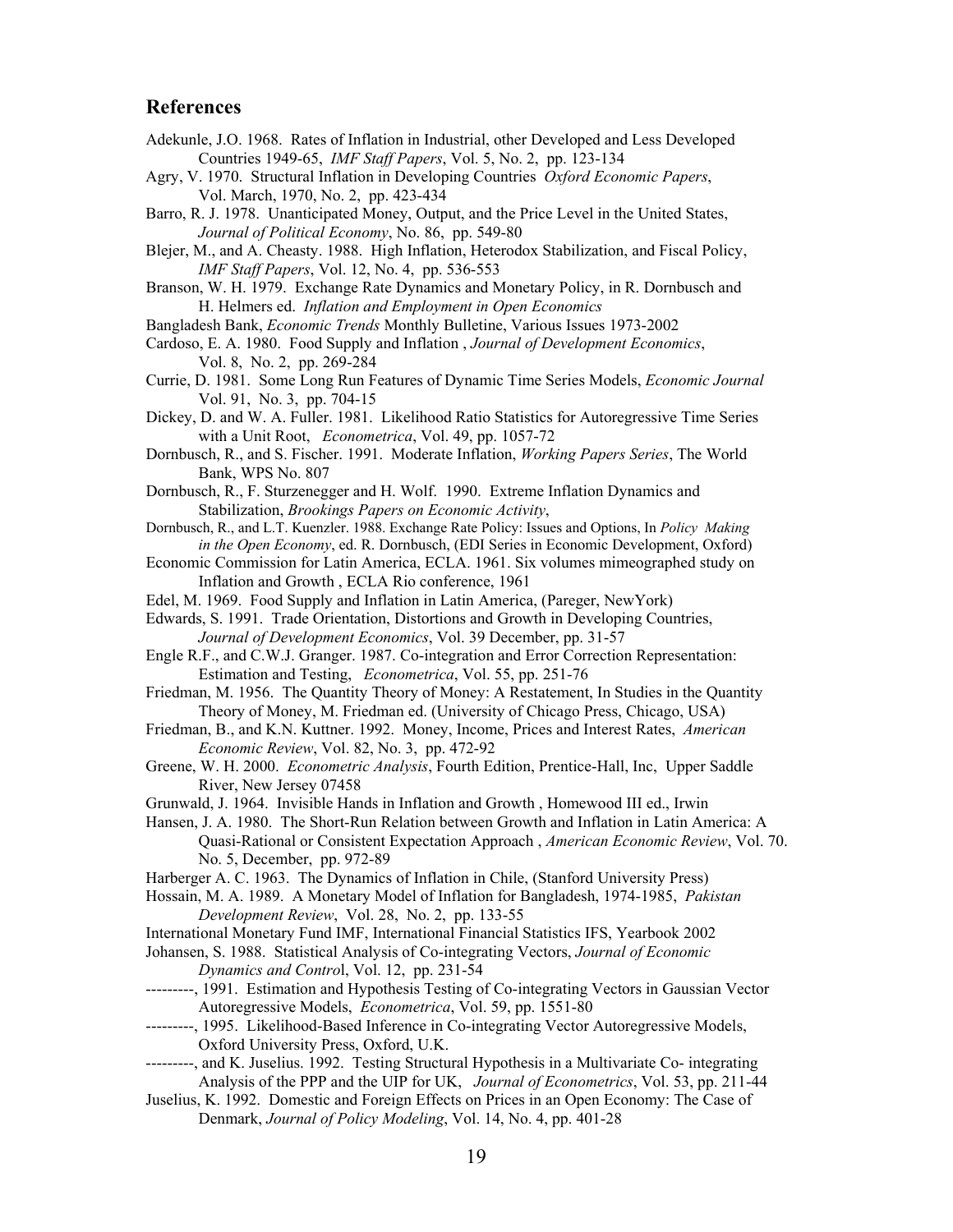- Kabir, M. 1984. An Anatomy of Inflation in Bangladesh, *Journal of Economic Development*, Vol. 9, No. 2, December, pp. 121-43
- Kaminsky, G., and C. Reinhart. 1998. Financial Crises in Asia and Latin America : Then and Now, *American Economic Review*, Vol. 88, pp. 444-58
- Kiguel, M. A. 1989. Budget Deficits, Stability and the Monetary Dynamics of Hyperinflation, *Journal of Money, Credit and Banking*, Ohio University Press
- Kiguel, M. A., and N. Livitan. 1988. Inflationary Rigidities and Orthodox Stabilization Policies: Lessons from Latin America , *The World Bank Economic Review*, Vol. 1, No. 3, pp. 227-298
- Kreinin, M. E. 1972. The Effect of Exchange Rate Changes on the Prices and Volume of Foreign Trade, *IMF Staff Papers*, Vol. 24 July, No. 2
- Lucas, Jr. R. E. 1973. Some International Evidence on Output-Inflation Trade-Offs, *The American Economic Review*, Vol. 70. No. 5, December, pp. 972-89
- ---------, 1972. Expectations and the Neutrality of Money , *Journal of Economic Theory*, Vol. 4, pp. 103-24
- MacKinnon, J.G. 1991. Critical Values for Co-integrating Tests, In R. F. Engle and C.W.J. Granger ed. *Long-Run Economic Relationships: Reading in Co-integration*, (Oxford, Oxford University Press)
- Mahmud, W. 1990. Food supply and Income Distribution in a Structuralist Macro- Model, *The Bangladesh Development Studies*, Vol. 18, No. 4.
- Montiel, P. 1989. An Empirical Analysis of High-Inflation Episodes in Argentina, Brazil, and Israel , *IMF Staff Papers*, Vol. 36, No. 2, pp. 527-49
- Myrdal, G. 1968. Asian Drama Three Volumes, pp. 1926-27

Nachega, J. C. 2001. Financial Liberalization, Money Demand, and Inflation in Uganda, *IMF Working Paper*, WP/01/118

- Nazma, B. 1991. A Model of Inflation for Bangladesh, *Philippines Review of Economics and Business*, Vol. 28, No. 1, June, pp. 100-117
- Neyberg, L. 1979. Imported and Home-Made Inflation Under the Fixed and Floating Exchange Rates, In R. Dornbusch and H. Helmers ed, *Inflation and Employment in Open Economics*, (North-Holland) pp. 145-168.
- Nickell, S. J. 1985. Error Correction, Partial Adjustment and All That: An Expository Note, *Oxford Bulletine of Economics and Statistics*, Vol. 47, No. 2, pp. 119-29
- Osterwald-Lenum, M. 1992. A Note with Quintiles of the Asymptotic Distribution of the ML Co-integration Rank Test Statistics, *Oxford Bulletin of Economics and Statistics*, Vol. 54, pp. 461-72
- Purvis, D. 1979. Wage Responsiveness and the Insulation Properties of the Flexible Exchange Rate , In R. Dornbusch and H. Helmers ed, *Inflation and Employment in Open Economics*, pp. 225-248.
- Salmon, M. 1982. Error Correction Mechanisms, *Economic Journal*, Vol. 92, pp. 615-29
- Sargent, T., and N. Wallace. 1973. Rational Expectations and the Dynamics of Hyperinflation, *International Economic Review*, June, Vol. 14, pp. 326-50
- Sheehey, E. 1976. The Dynamics of Inflation in Latin America : Comments, *The American Economic Review*, Vol. 66. No. 5, September, pp. 972-89
- Sims, C. 1972. Money, Income and Causality, *The American Economic Review*, Vol. 62, No. 3, pp. 540-52
- Sunkel, O. 1960. Inflation in chile : An orthodox Approach, *International Economic Papers*, Vol. 10, No. 6, pp. 376-392
- Tanzi, V., and M. I. Blejer. 1982. Inflation, Interest Rate Policy, and Currency Substitution In Developing Countries: A Discussion of Some Major Issues, *World Development*, Vol. 10, No. 9, pp. 781-89
- Taslim, M. A. 1982. Inflation in Bangladesh: A Reexamination of the Structuralist-Monetarist Controversy, *The Bagladesh Development Studies*, Vol. 10, No. 1, March, pp. 23-52
- White, H. 1990. A Heteroscedasticity-Consistent Covariance Matrix Estimator and a Direct Test for Heteroscedasticity, *Econometrica*, Vol. 48, No. 4, pp. 817-38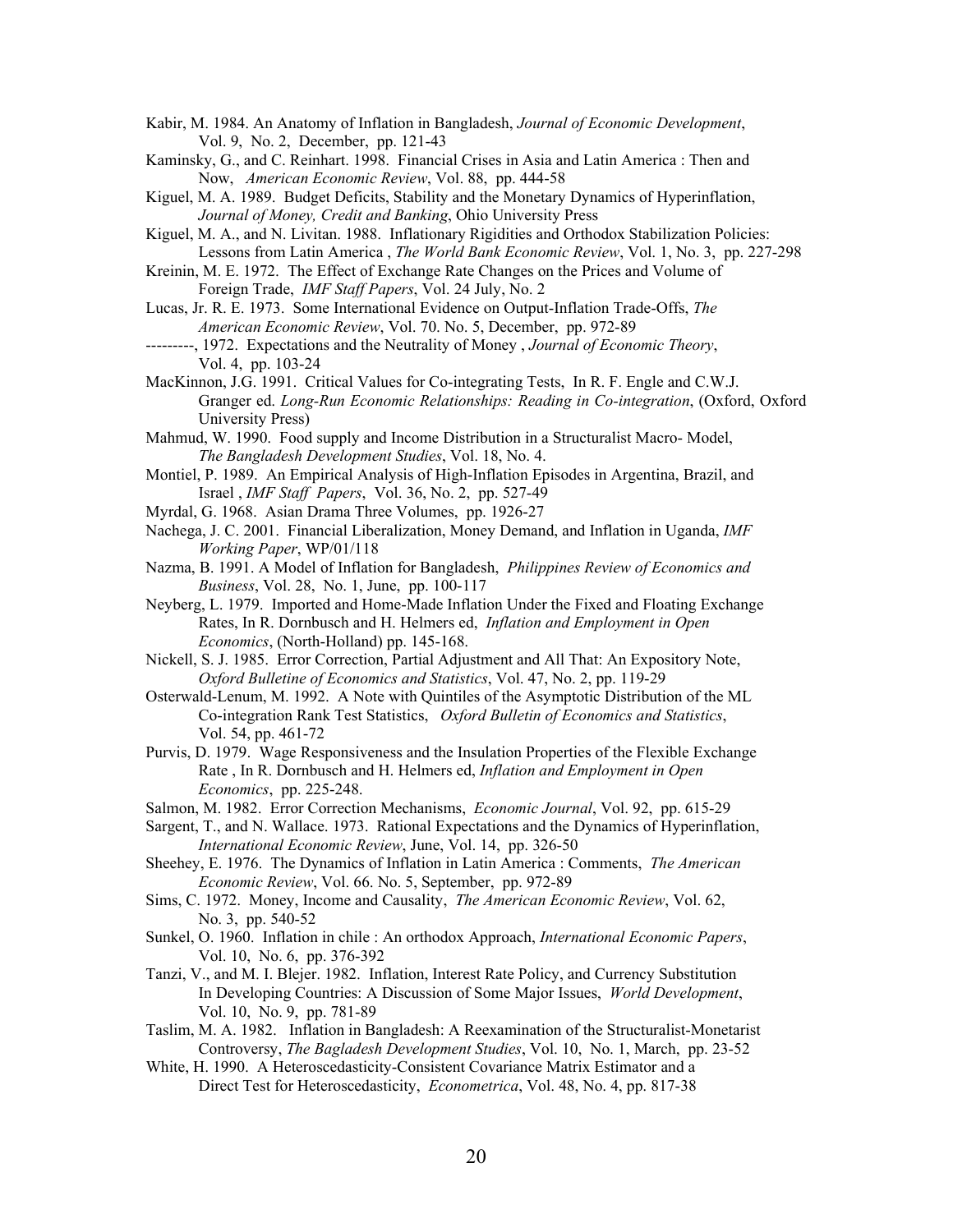| Variables       | Variables in Levels   |                       | Variables in First Differences |                       |  |
|-----------------|-----------------------|-----------------------|--------------------------------|-----------------------|--|
|                 | <b>ADF</b> Statistics | <b>ADF</b> Statistics | <b>ADF</b> Statistics          | <b>ADF</b> Statistics |  |
|                 | (No time trend)       | (With time trend)     | (No time trend)                | (With time trend)     |  |
| $\mathbf I$     | $\mathbf{I}$          | III                   | IV                             | $\mathbf{V}$          |  |
|                 |                       |                       |                                |                       |  |
| $p_t$           | $-0.30$               | $-2.62$               | $-4.42***$                     | $-4.42***$            |  |
| $dp_t$          | $-4.42***$            | $-4.42***$            |                                |                       |  |
|                 |                       |                       |                                |                       |  |
| $m_l$           | $-0.67$               | $-2.30$               | $-4.42***$                     | $-4.43***$            |  |
| $dml_t$         | $-4.42***$            | $-4.43***$            |                                |                       |  |
|                 |                       |                       |                                |                       |  |
| $m2_t$          | $-3.57**$             | $-0.91$               | $-3.11**$                      | $-4.61***$            |  |
|                 | $(-1.91)$             |                       | $(-18.85***)$                  |                       |  |
| $dm2_t$         | $-3.11**$             | $-4.61***$            |                                |                       |  |
|                 | $(-18.85***)$         |                       |                                |                       |  |
| $y_t$           | $-0.13$               | $-4.83***$            | $-5.72***$                     | $-5.69***$            |  |
|                 |                       | $(-3.31*)$            |                                |                       |  |
|                 |                       |                       |                                |                       |  |
| $(y-y)^{*}_{t}$ | $-3.42*$              | $-3.57*$              | $-6.03***$                     | $-6.04***$            |  |
| <b>DEPOINT</b>  | $-1.60$               | $-0.88$               | $-9.38***$                     | $-9.58***$            |  |
| $e_t$           | $-0.96$               | $-1.27$               | $-3.95***$                     | $-4.20***$            |  |
|                 |                       |                       |                                |                       |  |
| de <sub>t</sub> | $-3.95***$            | $-4.20***$            |                                |                       |  |
| $d(ml_t - y_t)$ | $-6.53***$            | $-6.57***$            |                                |                       |  |
| $d(m_1 - y_t)$  | $-39.82***$           | $-39.91***$           |                                |                       |  |
|                 |                       |                       |                                |                       |  |

**Table – 2 :** Unit Root Test : ADF Test Statistics (Period 1973-2002)

Notes : (a) The definition of Variables are same as given in the text. All lower case variables are in log form

- (b) Optimal lag lengths for autocorrelation correction is determined by the Akaike Information Criterion (AIC)
- © \*, \*\*, and \*\*\* indicates significance at 10%, 5%, and 1% level respectively
- (d) Values in the 2nd, 3rd, fourth and fifth columns represent the t-values of the Augmented Dickey-Fuller (ADF) Statistics, with critical values based on the response surface in MacKinnon (1991).
- (e) The ADF Statistics (Critical t-values) are testing a null hypothesis of the presence of a unit root in each variable against an alternative hypothesis of a stationary root.
- (f) Each Regression in columns 3rd and fifth contains a constant and a time trend variable and Regression in columns 2nd and fourth are estimated with constant and without time trend variable
- (g) The figures in parentheses are the values of Phillips-Perron Test Statistics and are given only when the Statistic values are differents from the values of ADF Test Statistics in identifying the Unit Root case.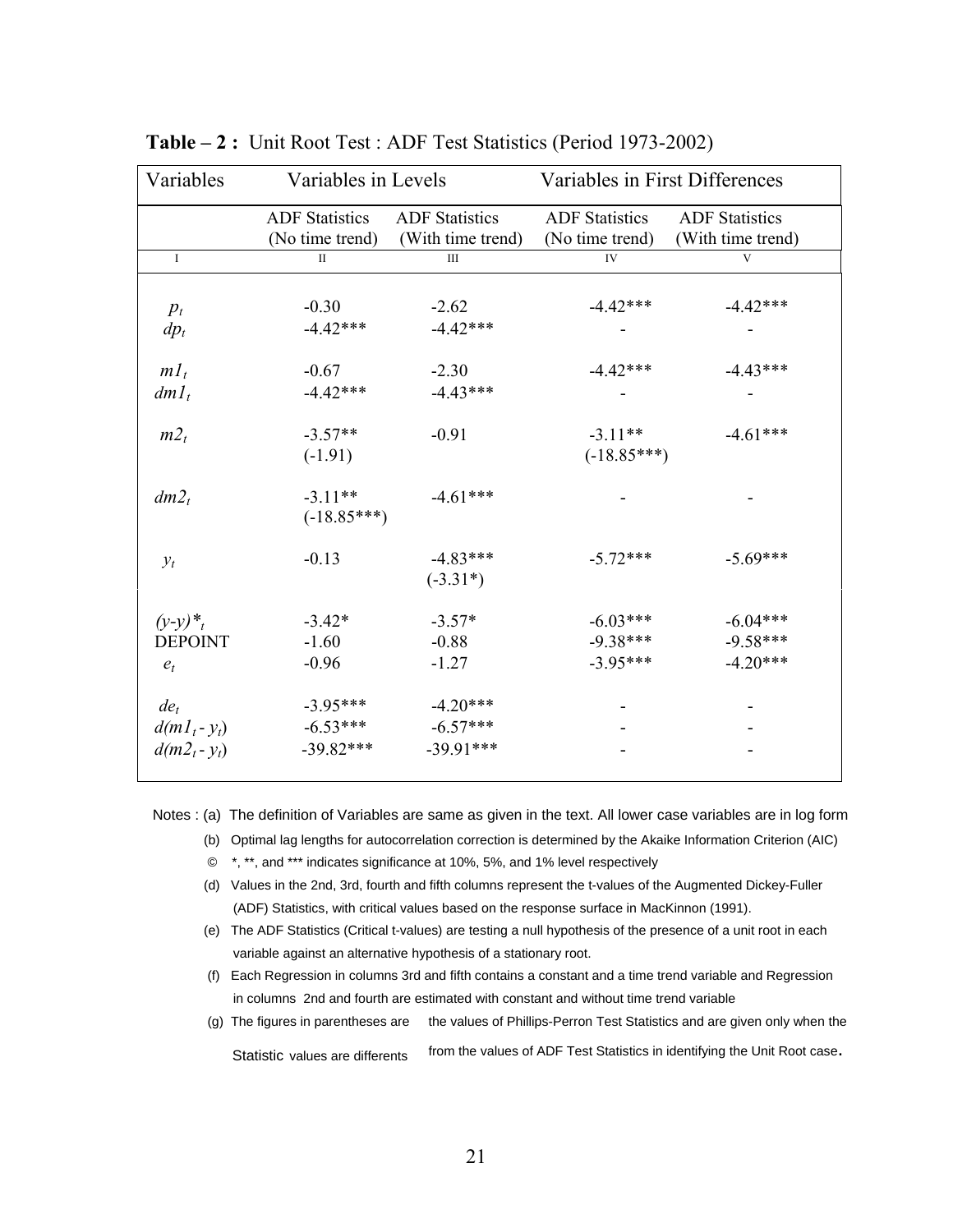# **Pure Monetary Model of Inflation**

**Table – 3 :** Co-integration Analysis of Price Level  $\text{CPI}_{t}(p_{t})$  with real GDP  $(y_{t})$ , inflation expectation ( $\Delta p_{t-1}$ ), exchange rate ( $e_t$ ), and narrow money supply ( $m_l$ )

| 0.44      | 0.27       | 0.09       | 0.07     |
|-----------|------------|------------|----------|
| $r = 0$   | $r \leq 1$ | $r \leq 2$ | $r \leq$ |
|           |            |            |          |
| 118.95**  | $55.26**$  | 20.70      | 10.77    |
| 68.52     | 47.21      | 29.68      | 15.41    |
|           |            |            |          |
| $63.70**$ | $34.56**$  | 9.93       | 7.87     |
| 33.46     | 27.07      | 20.97      | 14.07    |
|           |            |            |          |
|           |            |            |          |

| <b>Standardized Co-integrating Coefficients (or Eigenvectors)</b> |         |                  |            |       |  |  |  |
|-------------------------------------------------------------------|---------|------------------|------------|-------|--|--|--|
| $p_t$                                                             | $v_t$   | $\Delta p_{t-1}$ | $mI_{t-4}$ | $e_t$ |  |  |  |
| 1.00                                                              | $-0.52$ | 0.73             | 0.46       | 2.90  |  |  |  |
| (0.51)                                                            | (1.07)  | (0.43)           | (0.52)     |       |  |  |  |

| Standardized Adjustment Coefficients (Alpha Coefficients) |       |                  |            |         |  |  |
|-----------------------------------------------------------|-------|------------------|------------|---------|--|--|
| $p_t$                                                     | $V_t$ | $\Delta p_{t-1}$ | $mI_{t-4}$ | $e_{t}$ |  |  |
| 0.02                                                      | 012   | 0.08             | 0.04       | 0.06    |  |  |

The VAR includes 4 lags on each variable, a constant term and a linear deterministic term. The \*\* and \* denote significant at 1% and 5% level respectively. The critical values for the trace statistics are from Hansen-Juselius (1995) and the critical values for Lambda Max are taken from Osterwald-Lenum (1992). The figures in parenthesis are the standard errors of the coefficient estimates for independent variables.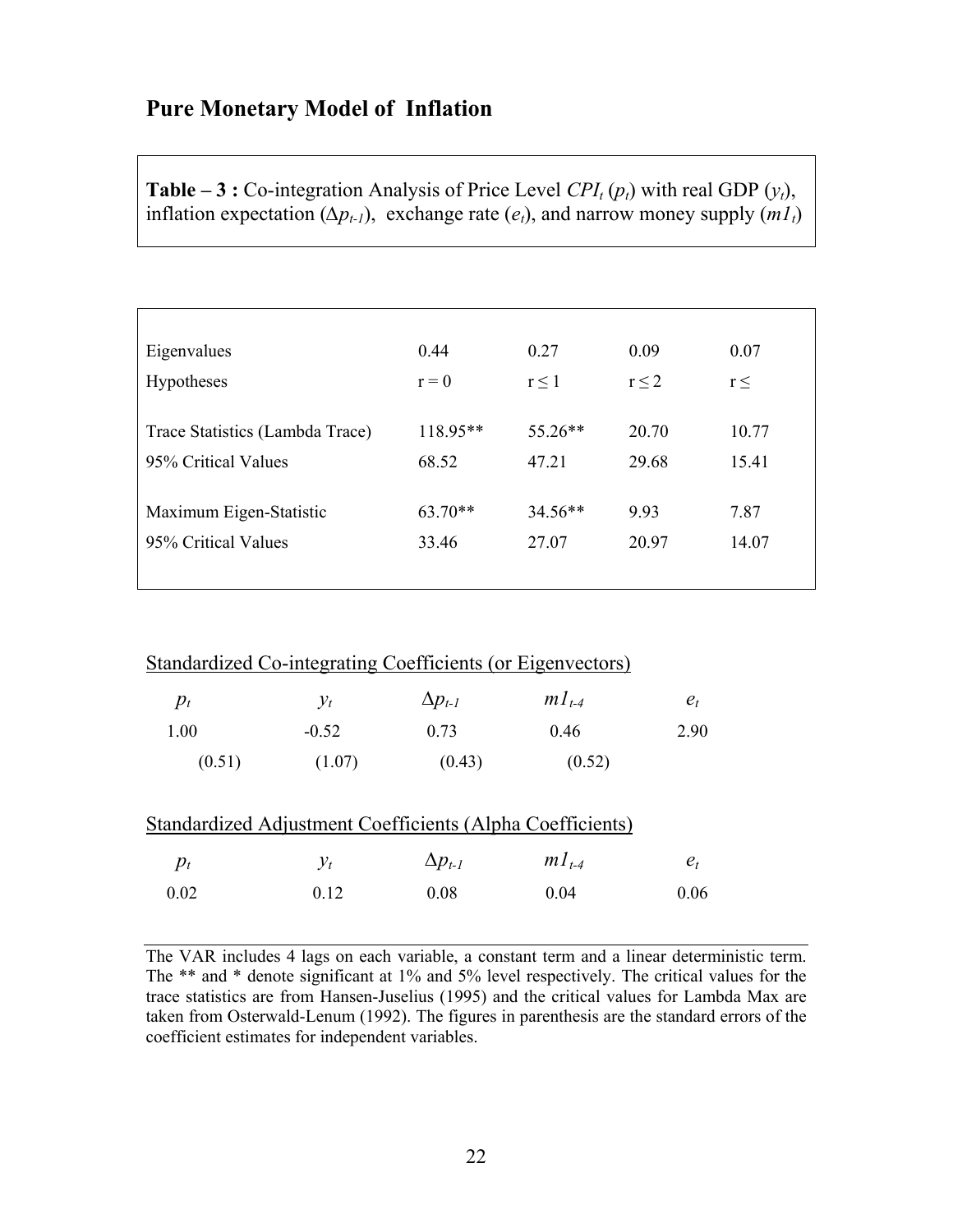# **Monetary Growth Model of Inflation**

**Table – 4 :** Co-integration Analysis of Inflation rate  $\Delta CPI_t(\Delta p_t)$  with narrow money growth over GDP growth  $(\Delta m I_t - \Delta y_t)$ , inflation expectation  $(\Delta p_{t-1})$ , exchange rate depreciation ( $\Delta e_t$ ), and with deposit interest rate (*DEPOINT<sub>t</sub>*)

| Eigenvalues                     | 0.42       | 0.26       | 0.16       | 0.10       |
|---------------------------------|------------|------------|------------|------------|
| <b>Hypotheses</b>               | $r = 0$    | $r \leq 1$ | $r \leq 2$ | $r \leq 3$ |
| Trace Statistics (Lambda Trace) | $127.54**$ | $67.68**$  | $35.55*$   | $16.39*$   |
| 95% Critical Values             | 68.52      | 47.21      | 29.68      | 15.41      |
|                                 |            |            |            |            |
| Maximum Eigen-Statistic         | 59.86**    | $32.13*$   | 19 16      | 12.15      |
| 95% Critical Values             | 33.46      | 27.07      | 20.97      | 14.07      |
|                                 |            |            |            |            |

## Standardized Co-integrating Coefficients (or Eigenvectors)

| $\Delta p_t$ | $(\Delta m I_t - \Delta y_t)$ | $\Delta p_{t-1}$ | $DEPOINT_t$ | $\Delta e_t$ |
|--------------|-------------------------------|------------------|-------------|--------------|
| 1.00         | 0.26                          | 0.83             | 0.34        | 0.22         |
|              | (0.05)                        | (0.06)           | (0.03)      | (0.06)       |

|              | Standardized Adjustment Coefficients (Alpha Coefficients) |                  |             |              |
|--------------|-----------------------------------------------------------|------------------|-------------|--------------|
| $\Delta p_t$ | $(\Delta m I_t - \Delta y_t)$                             | $\Delta p_{t-1}$ | $DEPOINT_t$ | $\Delta e_t$ |
| 1 22         | 3.06                                                      | 0.002            | 0.04        | 3.72         |

The VAR includes 6 lags on each variable, a constant term and a linear deterministic term. The \*\* and \* denote significant at 1% and 5% level respectively. The critical values for the trace statistics are from Hansen-Juselius (1995) and the critical values for Lambda Max are taken from Osterwald-Lenum (1992). The figures in parenthesis are the standard errors of the coefficient estimates for independent variables.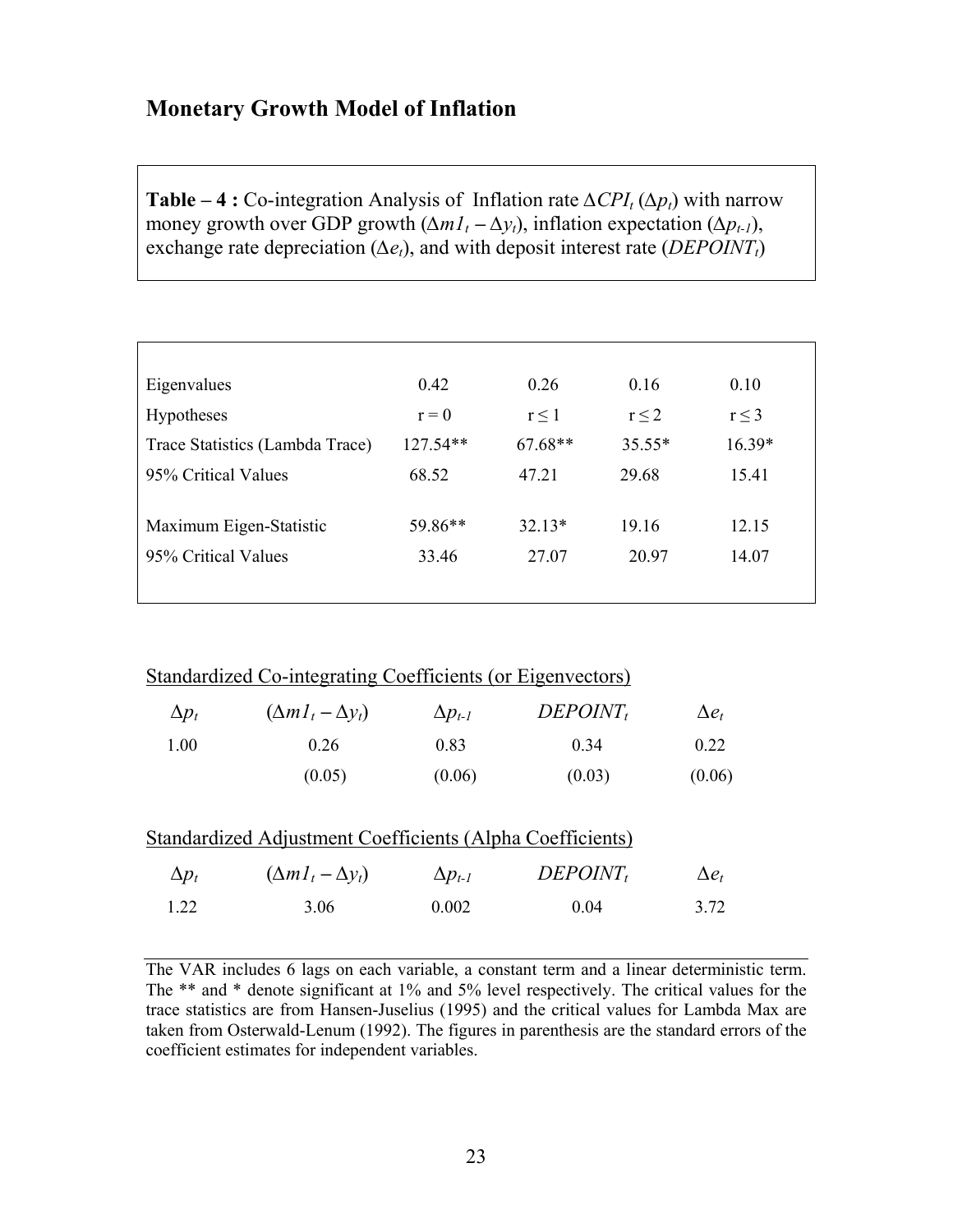# **Growth Theoretic Model of Price Behavior**

**Table – 5 :** Co-integration Analysis of Price Growth  $(∆p_t)$  with narrow money growth ( $\Delta m_l$ ), GDP growth ( $\Delta y_l$ ), inflation expectation ( $\Delta p_l$ ), exchange rate depreciation ( $\Delta e_t$ ), and with deposit interest rate ( $DEPOINT_t$ )

| Eigenvalues                     | 0.37       | 0.31       | 0.17       | 0.15       |
|---------------------------------|------------|------------|------------|------------|
| Hypotheses                      | $r = 0$    | $r \leq 1$ | $r \leq 2$ | $r \leq 3$ |
| Trace Statistics (Lambda Trace) | $139.72**$ | 89.73**    | $49.13*$   | 29.33      |
| 95% Critical Values             | 94.15      | 68.52      | 47.21      | 29.68      |
|                                 |            |            |            |            |
| Maximum Eigen-Statistic         | 49 99**    | $40.59**$  | 19.80      | 17.37      |
| 95% Critical Values             | 39.37      | 33.46      | 27.07      | 20.97      |
|                                 |            |            |            |            |

|              | Standardized Co-integrating Coefficients (or Eigenvectors) |              |                  |             |              |  |  |  |
|--------------|------------------------------------------------------------|--------------|------------------|-------------|--------------|--|--|--|
| $\Delta p_t$ | $\Delta m I_t$                                             | $\Delta y_t$ | $\Delta p_{t-1}$ | $DEPOINT_t$ | $\Delta e_t$ |  |  |  |
| 1.00         | 0.01                                                       | 0.15         | 0.85             | 0.03        | 0.15         |  |  |  |
|              | (0.06)                                                     | (0.04)       | (0.04)           | (0.02)      | (0.04)       |  |  |  |
|              | Standardized Adjustment Coefficients (Alpha Coefficients)  |              |                  |             |              |  |  |  |
| $\Delta p_t$ | $\Delta m I_t$                                             | $\Delta y_t$ | $\Delta p_{t-1}$ | $DEPOINT_t$ | $\Delta e_t$ |  |  |  |
| 1.67         | 0.48                                                       | 1.26         | 0.01             | 0.07        | 5.12         |  |  |  |

The VAR includes 6 lags on each variable, a constant term and a linear deterministic term. The \*\* and \* denote significant at 1% and 5% level respectively. The critical values for the trace statistics are from Hansen-Juselius (1995) and the critical values for Lambda Max are taken from Osterwald-Lenum (1992). The figures in parenthesis are the standard errors of the coefficient estimates for independent variables.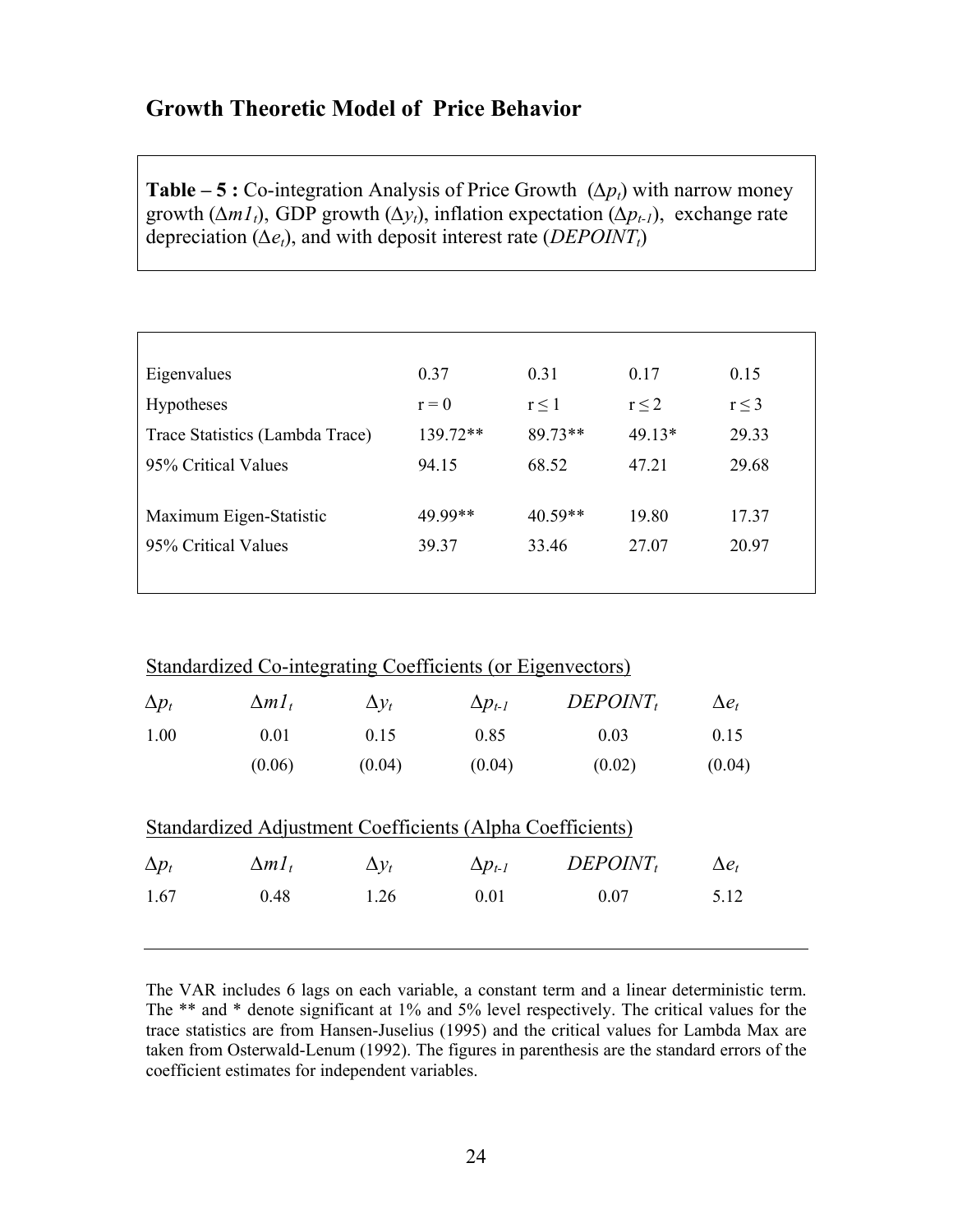# **Output Gap Model of Inflation (Phillips Curve Model)**

**Table – 6 :** Co-integration Analysis of Price Level  $\text{CPI}_{t}(p_{t})$  with deviation of actual real GDP over potential GDP  $(y_t - y^*t)$ , inflation expectation ( $\Delta p_{t-1}$ ), and with the depreciation of nominal exchange rate  $(\Delta e_t)$ 

| Eigenvalues                     | 0.36     | 0.31       | 0.22       | 0.01       |
|---------------------------------|----------|------------|------------|------------|
| <b>Hypotheses</b>               | $r = 0$  | $r \leq 1$ | $r \leq 2$ | $r \leq 3$ |
| Trace Statistics (Lambda Trace) | 114.92** | $66.27**$  | $26.35**$  | 0.09       |
| 95% Critical Values             | 47 21    | 29.68      | 15.41      | 3.76       |
|                                 |          |            |            |            |
| Maximum Eigen-Statistic         | 48.65**  | $3992**$   | $26.25**$  | 0.09       |
| 95% Critical Values             | 27.07    | 20.97      | 14.07      | 3.76       |
|                                 |          |            |            |            |

|       | Standardized Co-integrating Coefficients (or Eigenvectors) |                  |              |
|-------|------------------------------------------------------------|------------------|--------------|
| $p_t$ | $(y_t - y_{t}^*)$                                          | $\Delta p_{t-3}$ | $\Delta e_t$ |
| 1.00  | 0.62                                                       | 0.64             | 1.26         |
|       | (0.13)                                                     | (0.15)           | (0.44)       |
|       |                                                            |                  |              |

| Standardized Adjustment Coefficients (Alpha Coefficients) |                   |                  |              |  |
|-----------------------------------------------------------|-------------------|------------------|--------------|--|
| $p_t$                                                     | $(y_t - y_{t}^*)$ | $\Delta p_{t-3}$ | $\Delta e_t$ |  |
| 0.001                                                     | 1 10              | 0.004            | 0.24         |  |

The VAR includes 5 lags on each variable, a constant term and a linear deterministic term. The \*\* and \* denote significant at 1% and 5% level respectively. The critical values for the trace statistics are from Hansen-Juselius (1995) and the critical values for Lambda Max are taken from Osterwald-Lenum (1992). The figures in parenthesis are the standard errors of the coefficient estimates for independent variables.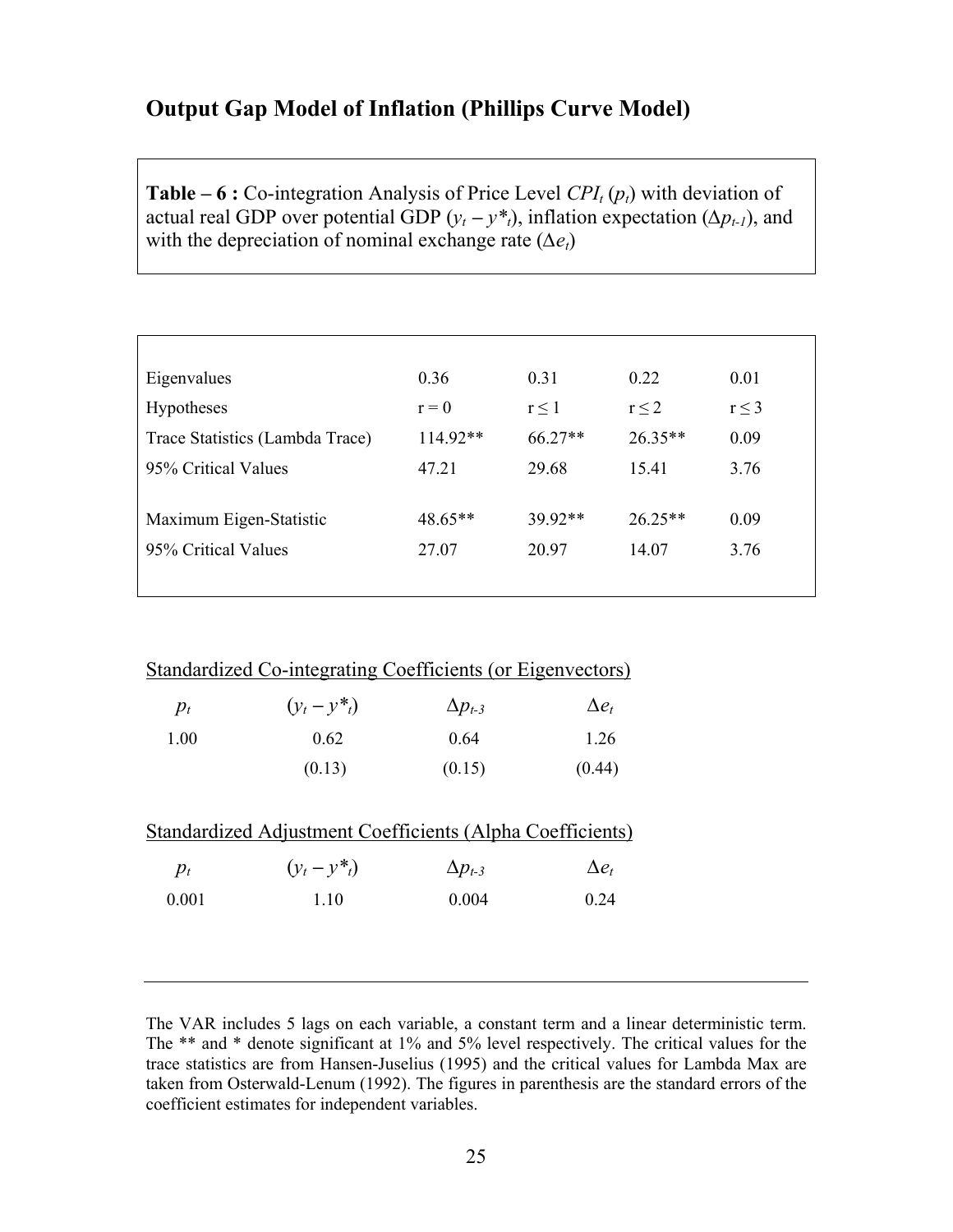| Co-integrating terms                           |                      |                    |
|------------------------------------------------|----------------------|--------------------|
| And Determinants of                            | $\Delta p_t$         | $\Delta p_t$       |
| the Price Behavior                             | Pure Monetary Model  | Output-Gap Model   |
| $\text{ECT}(p)_{t-1}$                          | $-0.02**(-1.69)$     |                    |
| $\text{ECT}(p)_{t-1}$                          |                      | $-0.001(-0.27)$    |
| $\Delta y_{t-1}$                               | $-0.09(-0.84)$       |                    |
| $\Delta y_{1-2}$                               | $-7.68**(-2.54)$     |                    |
| $\Delta y_{t-3}$                               | $-3.60(-0.70)$       |                    |
| $\Delta y_{t-4}$                               | $.0.03**(-1.93)$     |                    |
| $\Delta ml_{\scriptscriptstyle\rm t\text{-}1}$ | $-0.07(-1.03)$       |                    |
| $\Delta ml_{1-2}$                              | $-0.08*(-1.34)$      |                    |
| $\Delta ml_{1-3}$                              | $-0.03(-0.42)$       |                    |
| $\Delta ml_{H}$                                | $-0.07**(-1.99)$     |                    |
| $\Delta(y - y^*)_{t-1}$                        |                      | $-0.0001(-0.26)$   |
| $\Delta(y - y^*)_{t=2}$                        |                      | $-0.0001(-0.27)$   |
| $\Delta(y - y^*)_{t=3}$                        |                      | $-0.0001(-0.46)$   |
| $\Delta(y - y^*)_{t-4}$                        |                      | $-0.0001**(-1.65)$ |
| $\Delta(y - y^*)_{t=5}$                        |                      | $-0.0001*$ (-1.32) |
| $\Delta p_{\scriptscriptstyle{\text{t-1}}}$    | $-0.04(-0.60)$       | 0.001(0.01)        |
| $\Delta p_{12}$                                | $-0.002(-0.001)$     | $0.002*(1.36)$     |
| $\Delta p_{\text{t-3}}$                        | $-0.002**(-1.96)$    | 0.001(1.02)        |
| $\Delta p_{\text{\tiny t-4}}$                  | $-0.001**(-1.98)$    | $0.002**$ (1.94)   |
| $\Delta p_{\text{\tiny t-5}}$                  |                      | 0.001(1.15)        |
| $\Delta e_{t-1}$                               | $-0.17***$ $(-2.56)$ | $-0.001**(-1.85)$  |
| $\Delta e_{12}$                                | $-0.10*(-1.49)$      | $-0.001*(-1.43)$   |
| $\Delta e_{13}$                                | 0.06(0.81)           | $-0.001(-0.60)$    |
| $\Delta e$ 1.4                                 | $-0.02**(-1.93)$     | $-0.003(-0.40)$    |
| $\Delta e_{1.5}$                               |                      | $-0.0001(-0.17)$   |
| <b>CONSTANT</b>                                | 0.28(0.15)           | $-0.008(-0.09)$    |
| $R^2$                                          | 0.42                 | 0.38               |
| $\rm SE$                                       | 0.03                 | 0.03               |
| F(a,b)                                         | 1.92                 | 2.56               |

**Table – 7 :** Vector Error Correction (VEC) Model : Short run Adjustments for the Price movement behavior  $(p_t)$ , by real GDP  $(y_t)$ , narrow money supply  $(m_t)$ , inflation expectation  $(\Delta p_t)$ , deposit interest rate (*DEPOINT<sub>t</sub>*) and exchange depreciation ( $\Delta e_t$ )

\*\*\*, \*\* and \* shows co-integrating terms and partial adjustment coefficients are significant at 1%, 5% and 10% level respectively